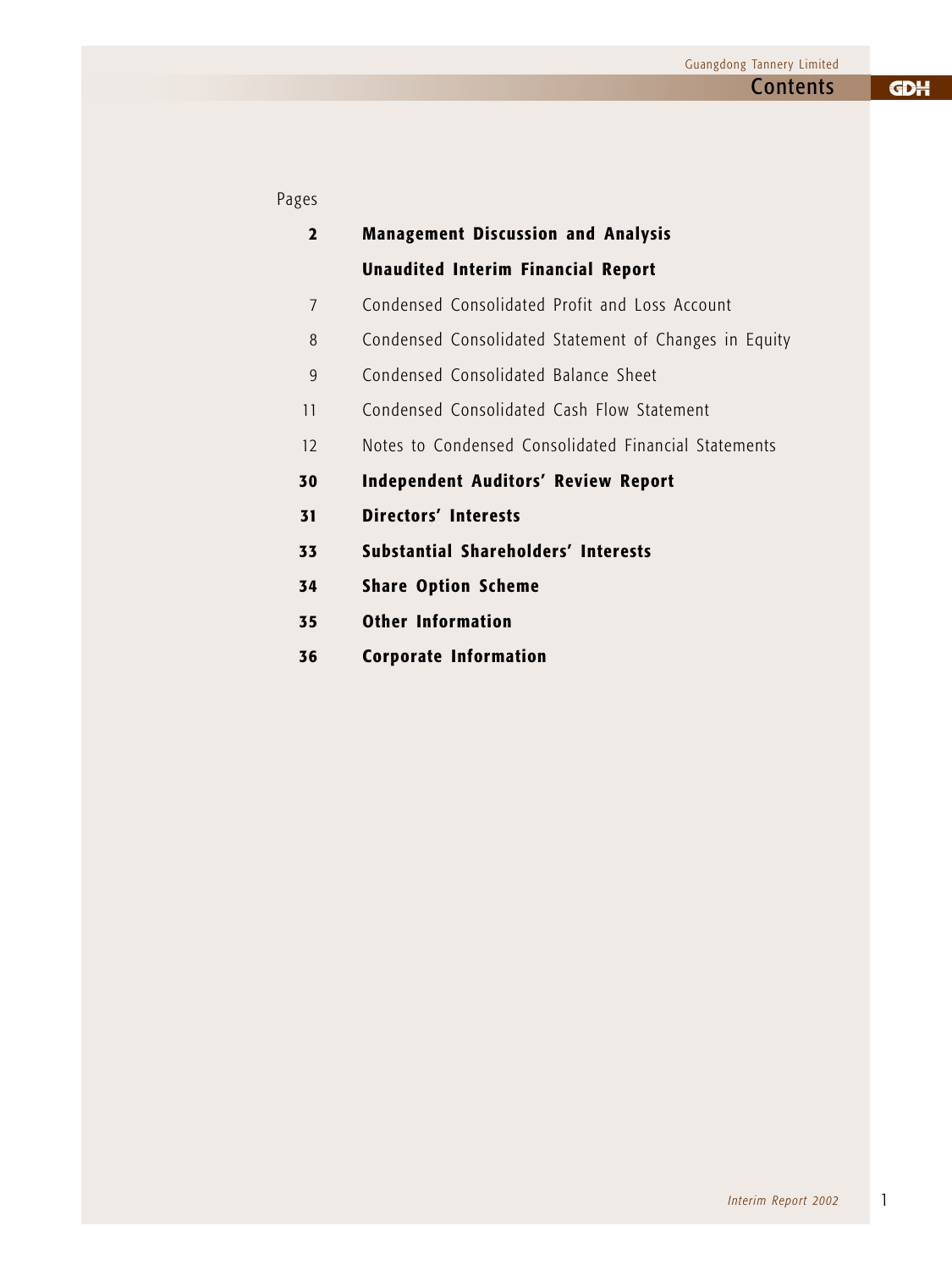#### Management Discussion and Analysis GDH

#### **Results**

The Group's unaudited loss before taxation and minority interests for the six months ended 30 June 2002 was HK\$182,408,000 (2001: a profit of HK\$4,432,000). Turnover for the period under review was HK\$314,168,000, a drop of 13.66% against HK\$363,855,000 for the same period in 2001.

The loss comprised provisions totaling HK\$178,383,000 and the major provisions are as follows:

- an impairment loss of goodwill of HK\$133,349,000 arising from the acquisition of Nanhai Tannery & Leather Products Co. Ltd. ("Nanhai Tannery");
- a provision of HK\$32,574,000 for doubtful trade receivables; and
- a provision of HK\$11,057,000 for inventories.

As at 31 December 2001, the Group has goodwill of HK\$133,349,000 arising from acquisition of Nanhai Tannery, as permitted by HK SSAP 30, remained eliminated against reserves. In light of the claims (if any) from the PRC authorities, as described under the sub-heading "Nanhai Tannery Incident" below, the directors determined that an impairment loss of the goodwill of HK\$133,349,000 was made by a release of the goodwill from reserves to the current period profit and loss account and it did not affect the net asset value of the Group.

Taken into account for the above, the unaudited net asset value of the Group as at 30 June 2002 was reduced to HK\$309,822,000, a reduction by HK\$46,554,000 from that of 31 December 2001.

No interim dividend is recommended by the Board of Directors for the six months ended 30 June 2002 (2001: Nil) .

#### **Corporate Restructuring**

As mentioned in our Annual Report 2001, the Group has embarked on a programme of corporate restructuring since 2000. The purpose of the restructuring is to enhance the Group's overall operational efficiency by disengaging its interests in certain non-core businesses and optimizing its assets structure. For instance, the Group has disposed of its leather ware business in China and Hong Kong in July 2002. The Saint Jack leather ware business was sold at HK\$6.8 million. The trademark of the Group's leather ware products in China was also sold at a consideration of HK\$1.5 million. Inventories and trade receivables of the packaging materials business in Xuzhou were sold/assigned to a contractor for a total consideration of HK\$7,226,000, and certain plant and machinery was leased at RMB800,000 per annum.

Negotiations on closing down Qingdao Nanhai Tannery Co. Ltd. ("Qingdao Nanhai Tannery") have been called off given that the amount requested by the Chinese joint venture partner was too high. In July 2002, the Chinese joint venture partner illegally transferred to it the assets of Qingdao Nanhai Tannery plant valued at HK\$22 million without our permission. We have reported to all major authorities in Qingdao following the incident, and are preparing to resolve the issue of closing down the Qingdao Nanhai Tannery by legal means. Further provisions have been made at an appropriate level according to the practical situation and all relevant information currently available, including full provision against the Group's remaining inventories at Qingdao Nanhai Tannery amounting to HK\$11,057,000.

2 *Interim Report 2002*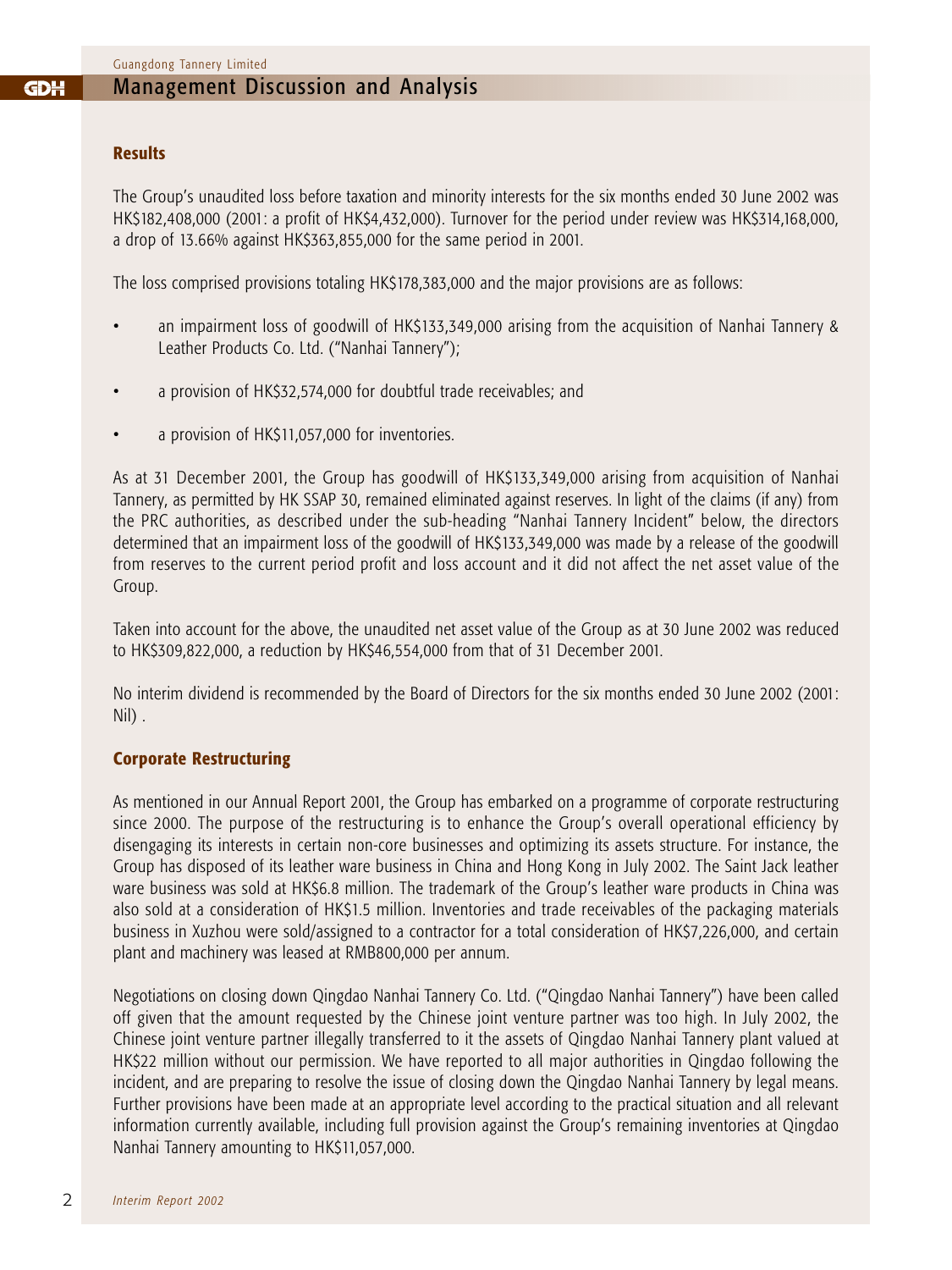**GDH** 

#### **Corporate Restructuring** *(Cont'd)*

On the other hand, the Group has devised plans to expand the production scale of Xuzhou Tannery. Acquisition of the assets such as the plant and machinery of the original bankrupt Chinese joint venture partners of the two plants in Xuzhou was completed earlier this year. This move not only helped reduce the operating cost of Xuzhou Nanhai Tannery, but also provided a good foundation for its future growth.

#### **Debt Restructuring**

In January 2002, a refinance arrangement was made by the Group under which a facility of HK\$50,000,000 was secured from a bank in China. This facility, together with the Group's internal fund, was applied to repay in full the outstanding loan of approximately HK\$108,000,000 as at 31 December 2001 under the Tannery Override Agreement.

#### **Market**

The leather market was highly competitive during the first half of 2002. Keen competition was particularly faced by black nappa cow leather as similar products flooded into the market to compete with it. Selling price of this flagship product of the Group was adversely affected and its market share was eroded. On the other hand, the Group's sales was directly hit as the sales performance of some of the downstream businesses, such as the handbag business, were particularly weak. In anticipation of increasing market competition, the Group will strive to develop new lines of innovative products. Market research will be carried out to gain better insights into the market, and to identify and develop products with higher market acceptability.

#### **Cost**

The Group's sourcing structure was reshuffled in June 2002 in a bid to minimize its operating costs, with the mix of production, supply and sales being readjusted. Sourcing of supplies was centralized and standardized raw materials were purchased through open tender. As raw leather always accounts for a major portion of production costs, regular visits to internet websites for raw cow hides kept the Group abreast of the international market trends of raw cow hides in a more efficient and convenient way. Gross margin for the period reduced to 4% from last year of 11%, primarily due to the keen leather market competition and the sale of lower quality inventories.

#### **Production**

The Group's total leather production for the period under review was 22,148,000 sq. ft., decreased by 4,995,000 sq. ft. from 27,143,000 sq. ft. for the same period last year. Productions of cow hides, cow splits, coated cow splits and lamb leather were 14,470,000 sq. ft. (2001: 17,429,000 sq. ft.), 1,895,000 sq. ft. (2001: 4,099,000 sq. ft.), 4,585,000 sq. ft. (2001: 5,608,000 sq. ft.) and 1,198,000 sq. ft. (2001: 7,000 sq. ft.), respectively.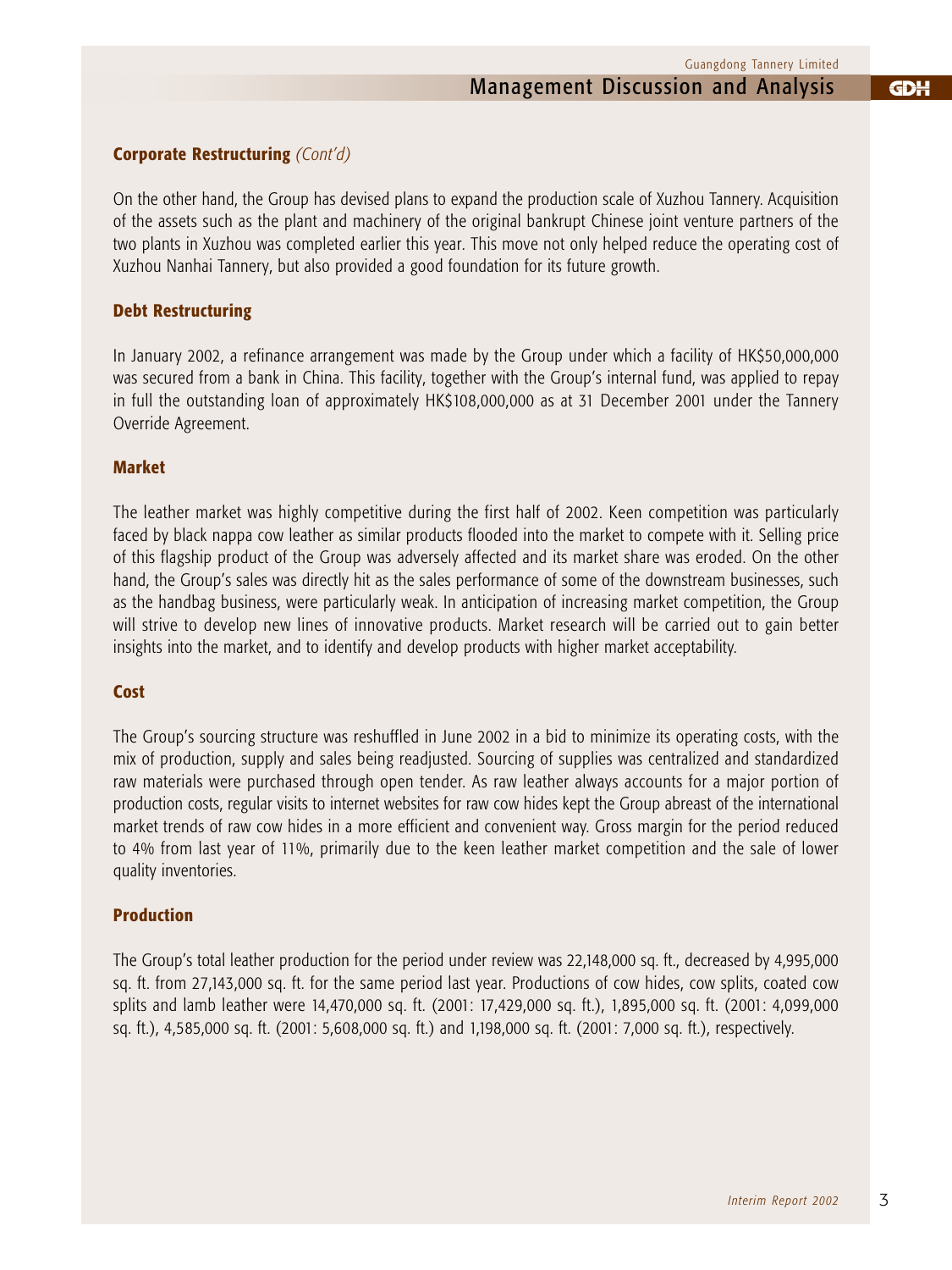#### Management Discussion and Analysis GDH

#### **Financial Position**

As at 30 June 2002, the Group's interest bearing borrowings and cash and bank balances are analysed as follows together with their comparative figures as at 31 December 2001.

|                             | 30 June 2002<br><b>HK\$'000</b> | 31 December 2001<br><b>HK\$'000</b> |
|-----------------------------|---------------------------------|-------------------------------------|
| Interest bearing borrowings |                                 |                                     |
| Hong Kong dollar            | 25,500                          | 24,473                              |
| Renminbi                    | 79,154                          | 52,763                              |
| United States dollar        |                                 | 83,544                              |
|                             | 104,654                         | 160,780                             |
| Cash and bank balances      |                                 |                                     |
| Hong Kong dollar            | 5,956                           | 70,420                              |
| Renminbi                    | 7,355                           | 15,755                              |
| United States dollar        | 24,259                          | 29,265                              |
|                             | 37,570                          | 115,440                             |
| Interest rates              |                                 |                                     |
| At fixed rate               | 79,154                          |                                     |
| At floating rate            | 25,500                          | 160,780                             |
|                             | 104,654                         | 160,780                             |

At 30 June 2002, after deduction of cash and bank deposits, the Group's ratio of net interest-bearing borrowings to shareholders' equity was 21.7% (31 December 2001: 12.7%). Loan facilities bear interest at 3% to 6% per annum. Of the Group's total borrowings, HK\$79,654,000 was repayable within one year. Interest expense incurred by the Group during the period was significantly reduced by 63% against the same period last year.

Net cash outflow from operating activities for the period was HK\$18,028,000. Cash inflow from new financing was HK\$182,861,000 and cash outflow from repayment of the loan principals and accrued interest was HK\$242,346,000. Net Cash outflow for the period amounted to HK\$77,563,000.

As at 30 June 2002, certain of the Group's leasehold land and buildings, and bank deposits with a total net book value of HK\$104,347,000 (31 December 2001: HK\$31,162,000) were pledged to secure general banking facilities granted to the Group. The Group's capital expenditure during the period amounted to HK\$12,496,000 (2001: HK\$5,859,000). They were incurred mainly for the purchase of the machinery and equipment from the original Chinese joint venture partners of two plants in Xuzhou to cope with the long-term growth of the leather business.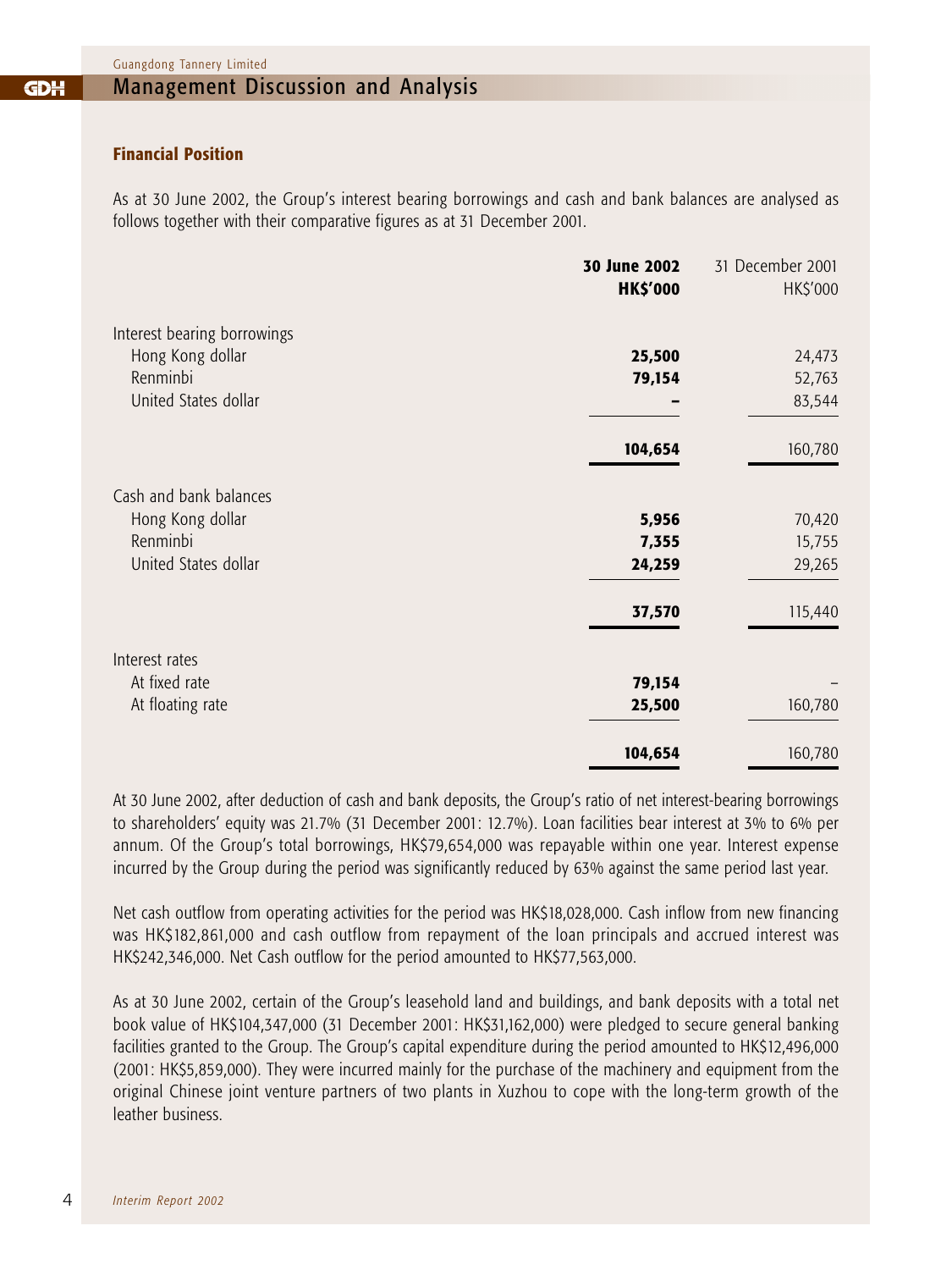#### **Litigations**

- 1. In February 2001, Guangdong Enterprise (North America) Fur Holdings Limited ("GDNA") and Harbour Hill International Limited ("Harbour Hill") filed suit against Hennessy International Group, Inc. ("HIGI") and others, including one of HIGI's shareholders, on account of the financing provided by GDNA and Harbour Hill to HIGI and guaranteed by the said shareholder. The financing amount outstanding is in excess of US\$2,250,000. The defendants have answered the complaint denying the liability, and brought a counterclaim in an amount of US\$2 million for the alleged breach of a Shareholders' Agreement. As no ruling has been made by the court on the summary judgment, trial is scheduled to be held in mid-August 2002.
- 2. In June 2002, 青島制革總廠, the original Chinese joint venture partner of Qingdao Nanhai Tannery, took unilateral action albeit our strong opposition to check over our assets at Qingdao Nanhai Tannery, pry open the door and seal up the tannery with paper strips. We have engaged solicitors to present a petition to the Qingdao Intermediate People's Court (the "Court") for the protection of properties, claiming confiscation of the properties transferred to 青島制革總廠 from Qingdao Nanhai Tannery in an amount of RMB20 million. A civil adjudication was given by the Court on 19 July 2002 which agreed that the said petition was in compliance with the laws and permitted the confiscation of the said properties pursuant to related legislations.

#### **Nanhai Tannery Incident**

Following the change in senior management of the Company in June 2002, it was discovered that certain former executives ("Rogue Executives") of Nanhai Tannery, some of whom were also former directors of the Company, had been involved in a deception against the Company for illegal personal gain. Nanhai Tannery is a wholly owned subsidiary of the Company and is a sino-foreign cooperative joint venture company established in the People's Republic of China ("PRC").

An internal audit team assigned by the holding companies of the Company working together with the new management to investigate the deception discovered that the Rogue Executives had been running a "rogue" operation in Nanhai in parallel to the legitimate operations of Nanhai Tannery and on occasion using Nanhai Tannery's name and resources in doing so. The rogue operation appeared to have involved various irregularities in their transactions under the applicable PRC laws and regulations.

The Company has reported the rogue operation to the relevant PRC authorities who have detained the Rogue Executives in the Nanhai Municipality for investigations. The Company has also instructed its auditors and local PRC lawyers to carry out special investigations with a view to ascertaining the extent of the rogue operation as well as the extent of any potential liability of the Group and the Group's possible recourse against the Rogue Executives. However, it appears at present that the business generated by the rogue operation would not have been available to the Group due to the irregularities in its transactions.

**GDH**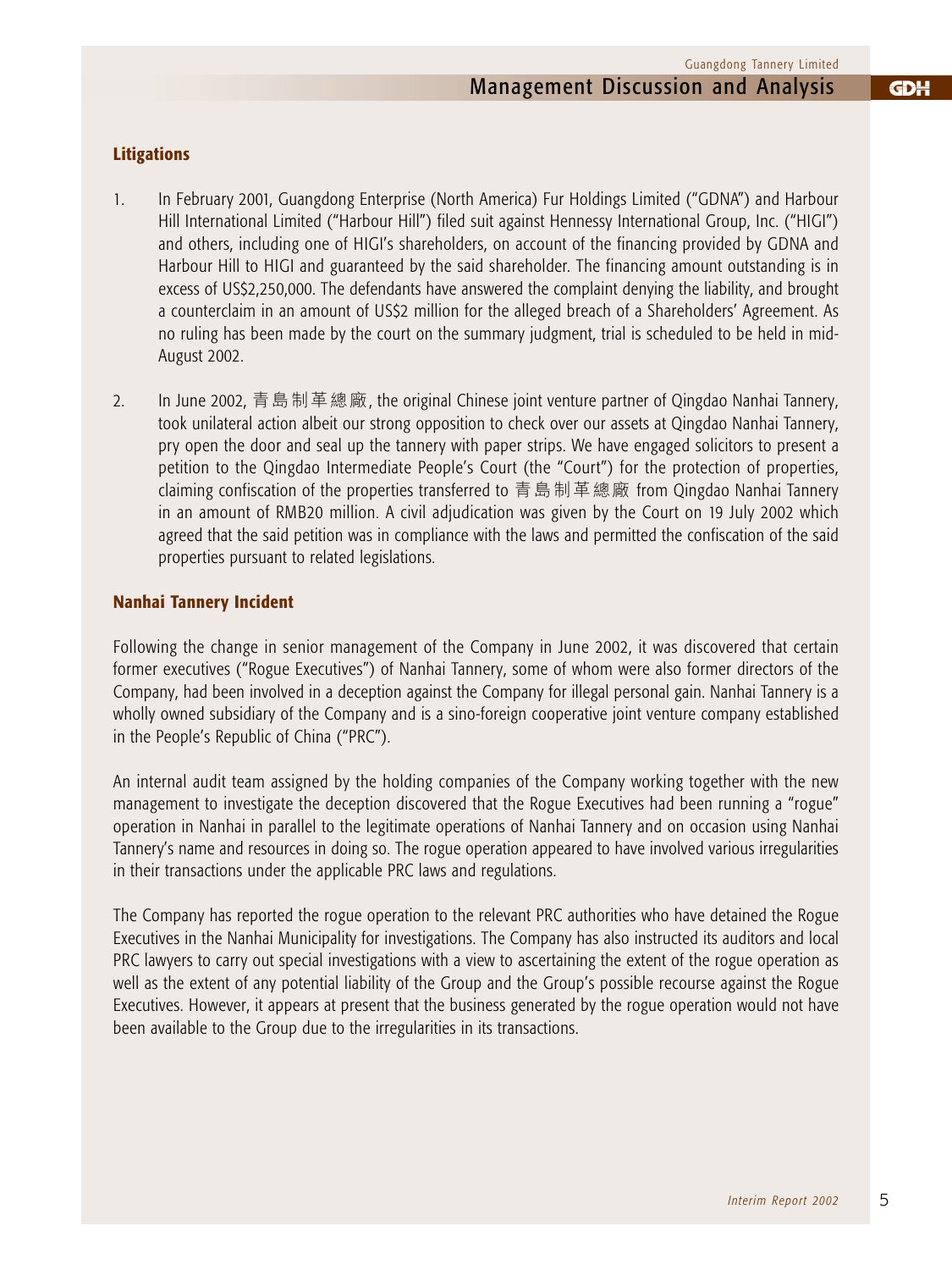#### Management Discussion and Analysis GDH

#### **Nanhai Tannery Incident** *(Cont'd)*

The rogue operation has not been incorporated into the financial statement of the Group. Based on the findings of the auditors and the advice of the PRC lawyers, the directors of the Company are of the opinion that it is correct that the rogue operation should not be incorporated into the financial statements of the Group. However, since the rogue operations were elaborate and their transactions were complex, the legal consequences which may arise as a result are uncertain. Therefore, Nanhai Tannery may have contingent liabilities in respect of claims, if any, by the PRC authorities arising out of the various irregularities on the part of the Rogue Executives. Such contingent liabilities are not presently capable of being quantified.

As a result of the detention of the Rogue Executives in the PRC by the PRC law enforcement authorities as well as the authorities' seizure of all relevant documents relating to the rogue operation for their investigations, it has not been possible for the Company and its advisors to further their investigations at this stage.

As at the date of this report, there has been no claim against Nanhai Tannery by the PRC authorities. As the investigations of the PRC authorities are still ongoing, it is not possible to ascertain with certainty the consequential actions that may be taken by the PRC authorities in respect of the irregularities and the existence or otherwise of any penalties and claims. As of the date of this report, no provision has been made in the financial statements for such contingencies.

A committee has been established by the Board of Directors to handle the issue.

Taking into account the impact of the issue on Nanhai Tannery, the Group has made an impairment loss on goodwill arising from the acquisition of Nanhai Tannery for HK\$133,349,000 by a release of the goodwill from the reserves to the current period profit and loss account.

#### **Employees**

The Company and its subsidiaries have 1,607 employees. Employees' cost was HK\$20,209,000. The pay levels of employees are made with reference to the Group's operating results and the employee's performance. The Group offered social and medical insurance and provident fund to all employees in different areas. The Company has adopted a new share option scheme in May 2002, and the purpose of which is to provide incentives to participants to contribute to the Group, to enable the Group to recruit and retain quality employees to serve the Group on a long-term basis.

#### **Auditors – Services provided other than audit**

Save and except the special investigation into the "rogue operation" described under "Nanhai Tannery Incident" above and the interim review, no other service was provided by Messrs. Ernst & Young, the Company's auditor, during the period other than the statutory audit work.

#### **Prospects**

The Group's policy of streamlining its operations and enhancing the effectiveness will continue to guide it in the second half of 2002. Based on its well-established management and complemented by available market resources, the Group is able to stay ahead of the latest market trends and lay a solid platform for the longterm development of its leather business.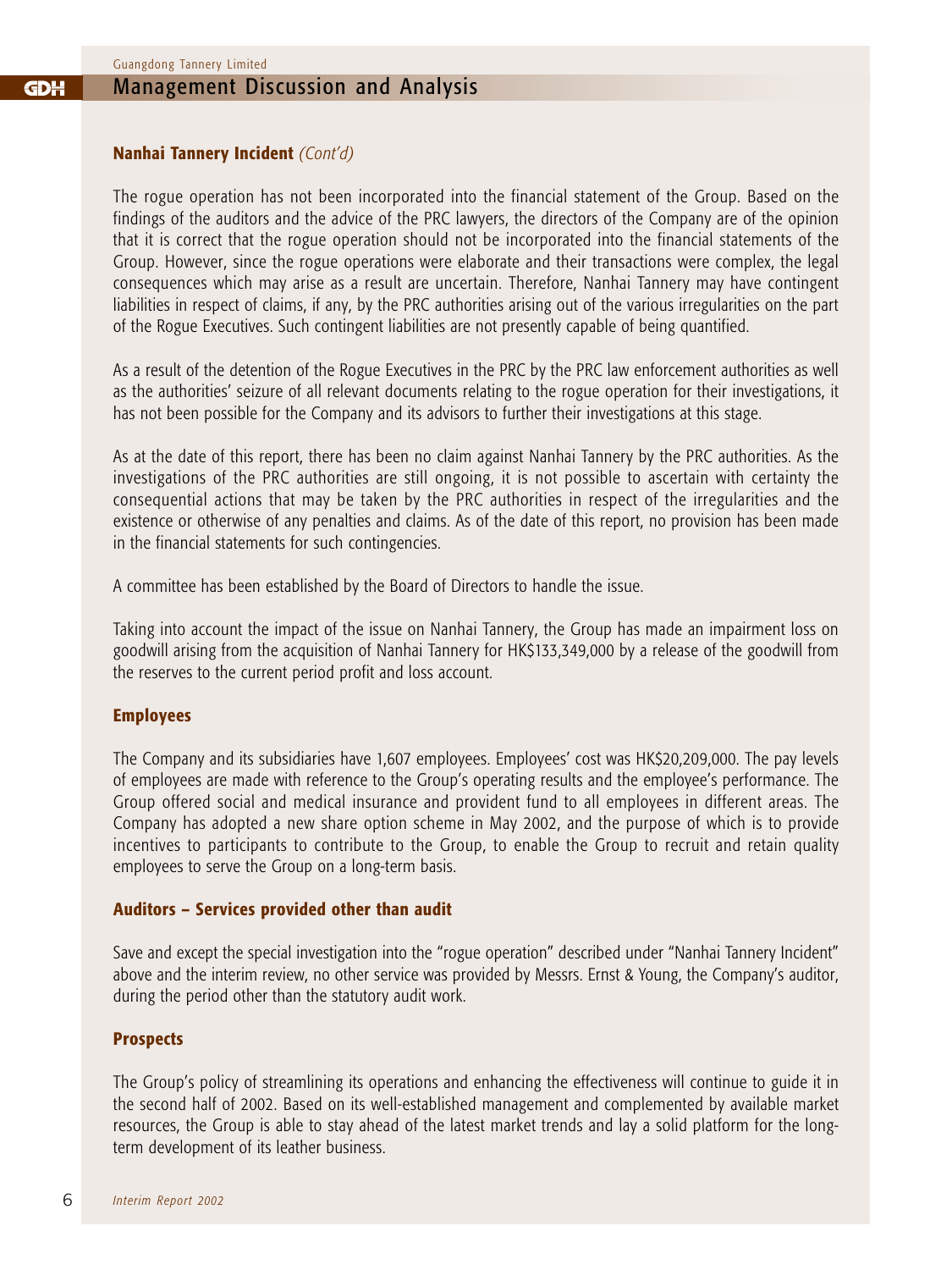# Condensed Consolidated Profit and Loss Account

*For the six months ended 30 June 2002*

|                                                                                                                     |                | For the six months |             |
|---------------------------------------------------------------------------------------------------------------------|----------------|--------------------|-------------|
|                                                                                                                     |                | ended 30 June      |             |
|                                                                                                                     |                | 2002               | 2001        |
|                                                                                                                     | <b>Notes</b>   | <b>HK\$'000</b>    | HK\$'000    |
|                                                                                                                     |                | (Unaudited)        | (Unaudited) |
| <b>TURNOVER</b>                                                                                                     | $\overline{2}$ | 314,168            | 363,855     |
| Cost of sales                                                                                                       |                | (286, 890)         | (318, 224)  |
| Gross profit                                                                                                        |                | 27,278             | 45,631      |
| Other revenue and gains                                                                                             | $\overline{2}$ | 2,872              | 3,310       |
| Selling and distribution costs                                                                                      |                | (9,040)            | (8,889)     |
| Administrative expenses                                                                                             |                | (20, 327)          | (22, 772)   |
| Other operating expenses, net                                                                                       |                | (179, 286)         | (3,649)     |
| Staff compensation payments in respect                                                                              |                |                    |             |
| of a discontinued operation                                                                                         | 4(b)           | (552)              |             |
| PROFIT/(LOSS) FROM OPERATING ACTIVITIES                                                                             | 2, 3           | (179, 055)         | 13,631      |
| Finance costs                                                                                                       | 5              | (3, 353)           | (9,133)     |
| Share of loss of an associate                                                                                       |                |                    | (66)        |
| PROFIT/(LOSS) BEFORE TAX                                                                                            |                | (182, 408)         | 4,432       |
| Tax                                                                                                                 | $6\,$          |                    | 93          |
| PROFIT/(LOSS) BEFORE MINORITY INTERESTS                                                                             |                | (182, 408)         | 4,525       |
| Minority interests                                                                                                  |                | 77                 | 493         |
| NET PROFIT/(LOSS) FROM ORDINARY ACTIVITIES<br>ATTRIBUTABLE TO SHAREHOLDERS AND LOSS<br>ACCUMULATED AT END OF PERIOD |                | (182, 331)         | 5,018       |
|                                                                                                                     |                |                    |             |
| EARNINGS/(LOSS) PER SHARE                                                                                           | 8              |                    |             |
| - Basic                                                                                                             |                | (34.79 cents)      | 0.96 cent   |
| - Diluted                                                                                                           |                | N/A                | N/A         |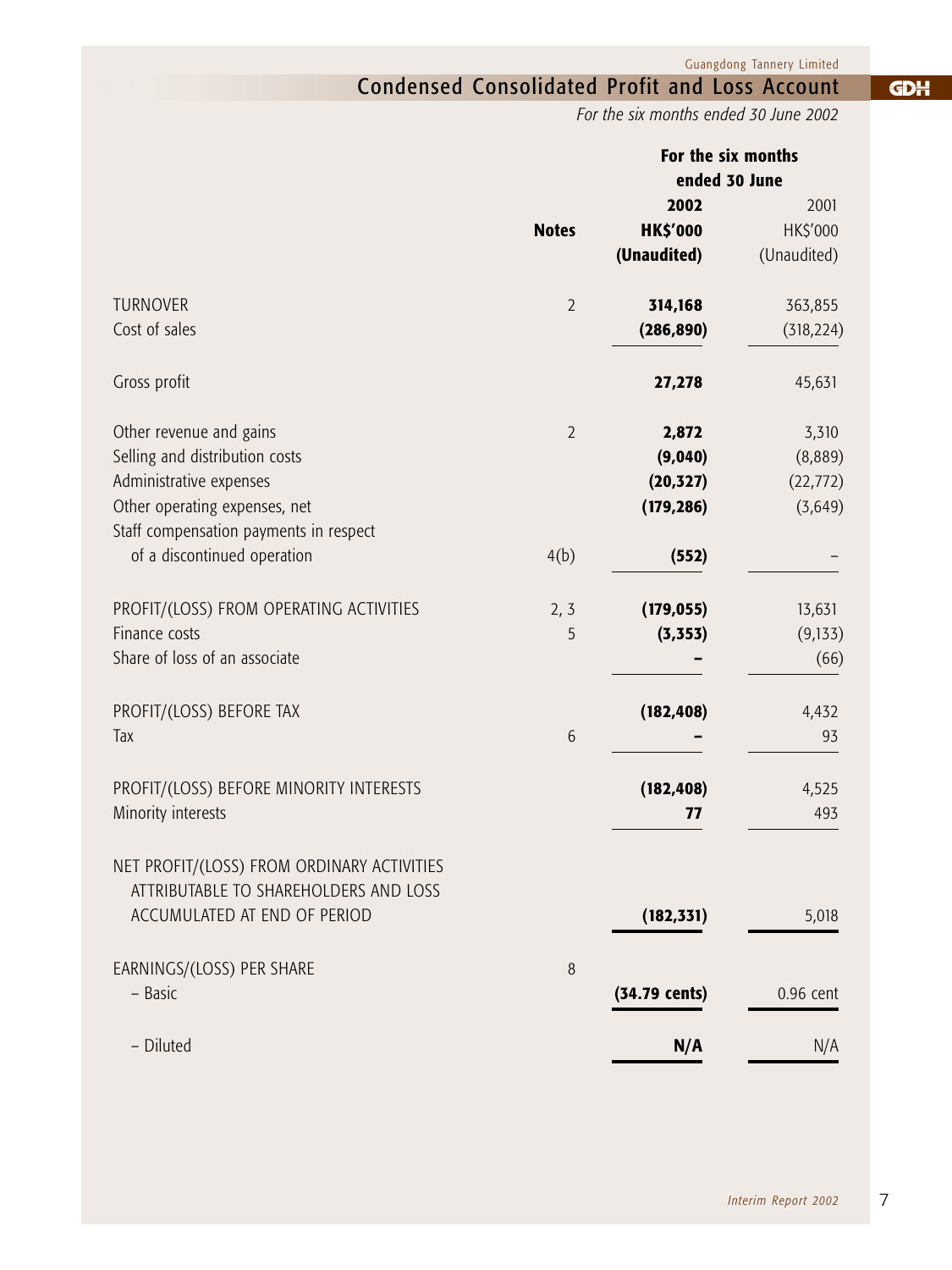#### Condensed Consolidated Statement of Changes in Equity **GDH**

*For the six months ended 30 June 2002*

|                                                                                              | <b>Ordinary</b>                                                | <b>Share</b>                                                  | <b>General</b>                                    | <b>Capital</b>                                                             | <b>Other</b>                                               | <b>Exchange</b>                                       | <b>Property</b>                                       |                                                                          |                                         |
|----------------------------------------------------------------------------------------------|----------------------------------------------------------------|---------------------------------------------------------------|---------------------------------------------------|----------------------------------------------------------------------------|------------------------------------------------------------|-------------------------------------------------------|-------------------------------------------------------|--------------------------------------------------------------------------|-----------------------------------------|
|                                                                                              | share                                                          | premium                                                       |                                                   | reserve redemption                                                         | reserve                                                    |                                                       |                                                       | translation revaluation Accumulated                                      |                                         |
|                                                                                              | capital                                                        | account                                                       | fund                                              | reserve                                                                    | fund                                                       | reserve                                               | reserve                                               | losses                                                                   | <b>Total</b>                            |
|                                                                                              | HK\$'000                                                       | HK\$'000                                                      | HK\$'000                                          | HK\$'000                                                                   | HK\$'000                                                   | HK\$'000                                              | HK\$'000                                              | HK\$'000                                                                 | HK\$'000                                |
|                                                                                              | (Unaudited)                                                    | (Unaudited)                                                   | (Unaudited)                                       | (Unaudited)                                                                | (Unaudited)                                                | (Unaudited)                                           | (Unaudited)                                           | (Unaudited)                                                              | (Unaudited)                             |
| At 1 January 2002                                                                            | 52,415                                                         | 412,116                                                       | 34,397                                            | 445                                                                        | 553                                                        | 779                                                   | 35,623                                                | (179, 952)                                                               | 356,376                                 |
| Loss for the period<br>Release of goodwill from<br>reserve in respect of<br>impairment of an |                                                                |                                                               |                                                   |                                                                            |                                                            |                                                       |                                                       | (182, 331)                                                               | (182, 331)                              |
| investment in a subsidiary<br>Surplus arising on<br>revaluation of leasehold                 |                                                                |                                                               | 133,349                                           |                                                                            |                                                            |                                                       |                                                       |                                                                          | 133,349                                 |
| land and buildings                                                                           |                                                                |                                                               |                                                   |                                                                            |                                                            | $\overline{\phantom{0}}$                              | 2,409                                                 |                                                                          | 2,409                                   |
| Exchange adjustments                                                                         |                                                                |                                                               |                                                   |                                                                            |                                                            | 19                                                    |                                                       |                                                                          | 19                                      |
| At 30 June 2002                                                                              | 52,415                                                         | 412,116                                                       | 167,746                                           | 445                                                                        | 553                                                        | 798                                                   | 38,032                                                | (362, 283)                                                               | 309,822                                 |
|                                                                                              | <b>Ordinary</b><br>share<br>capital<br>HK\$'000<br>(Unaudited) | <b>Share</b><br>premium<br>account<br>HK\$'000<br>(Unaudited) | <b>General</b><br>fund<br>HK\$'000<br>(Unaudited) | <b>Capital</b><br>reserve redemption<br>reserve<br>HK\$'000<br>(Unaudited) | <b>Other</b><br>reserve<br>fund<br>HK\$'000<br>(Unaudited) | <b>Exchange</b><br>reserve<br>HK\$'000<br>(Unaudited) | <b>Property</b><br>reserve<br>HK\$'000<br>(Unaudited) | translation revaluation Accumulated<br>losses<br>HK\$'000<br>(Unaudited) | <b>Total</b><br>HK\$'000<br>(Unaudited) |
| At 1 January 2001<br>Profit for the period<br>Exchange adjustments                           | 52,415                                                         | 412,116                                                       | 12,478                                            | 445<br>-                                                                   | 553<br>$\overline{\phantom{a}}$                            | 487<br>$\overline{\phantom{m}}$<br>266                | 39,626                                                | (107, 670)<br>5,018                                                      | 410,450<br>5,018<br>266                 |
| At 30 June 2001                                                                              | 52,415                                                         | 412,116                                                       | 12,478                                            | 445                                                                        | 553                                                        | 753                                                   | 39,626                                                | (102, 652)                                                               | 415,734                                 |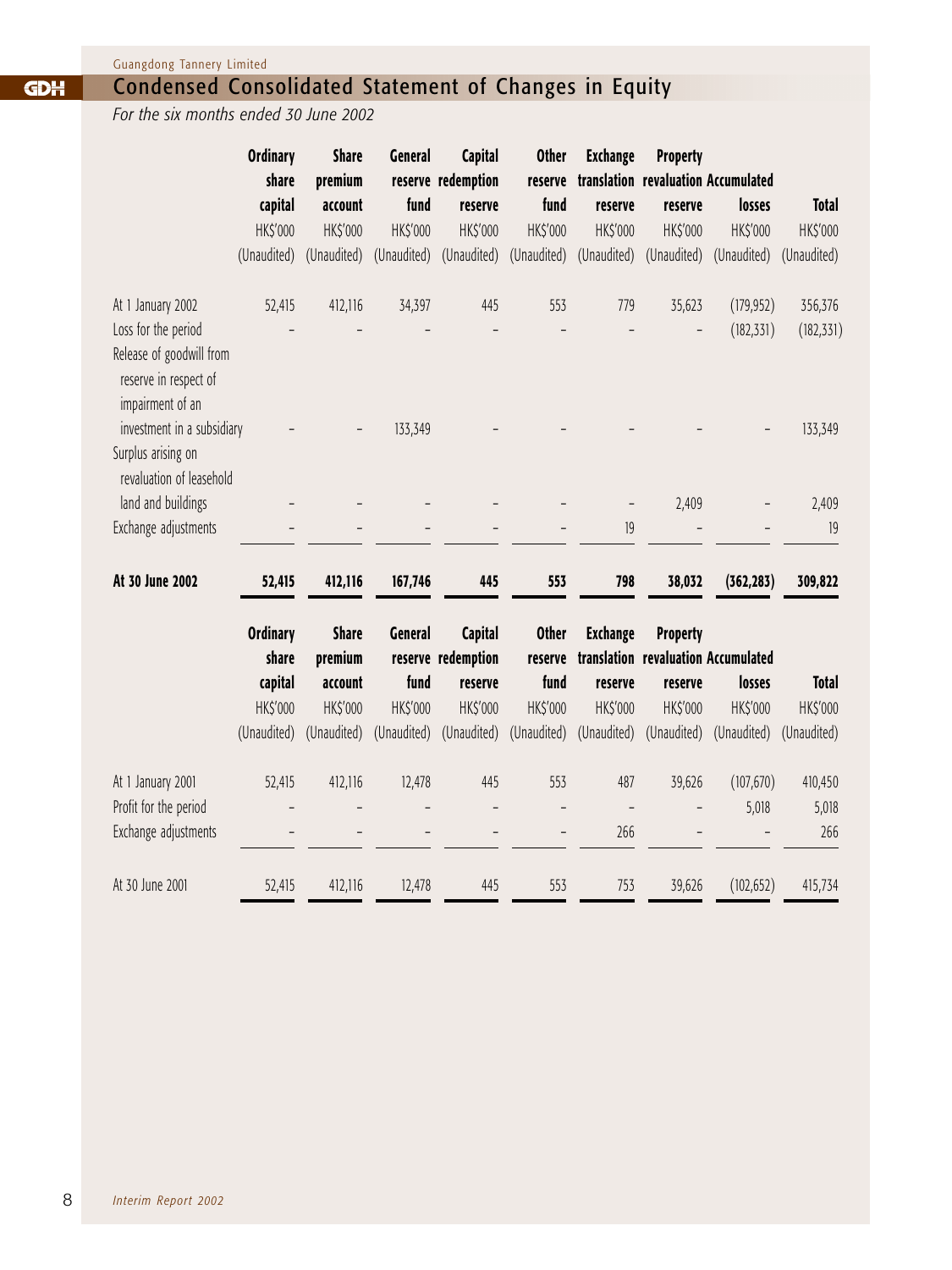|                                               |                                             |                 | Guangdong Tannery Limited |            |
|-----------------------------------------------|---------------------------------------------|-----------------|---------------------------|------------|
|                                               | <b>Condensed Consolidated Balance Sheet</b> |                 |                           | <b>GDH</b> |
|                                               |                                             |                 | 30 June 2002              |            |
|                                               |                                             | 30 June         | 31 December               |            |
|                                               |                                             | 2002            | 2001                      |            |
|                                               | <b>Notes</b>                                | <b>HK\$'000</b> | HK\$'000                  |            |
|                                               |                                             | (Unaudited)     | (Audited)                 |            |
| NON-CURRENT ASSETS                            |                                             |                 |                           |            |
| Fixed assets                                  |                                             | 200,679         | 204,436                   |            |
| Trademarks                                    |                                             | 800             | 1,500                     |            |
|                                               |                                             | 201,479         | 205,936                   |            |
| <b>CURRENT ASSETS</b>                         |                                             |                 |                           |            |
| Inventories                                   | $\overline{9}$                              | 234,898         | 181,126                   |            |
| Trade receivables                             | 10                                          | 34,821          | 58,208                    |            |
| <b>Bills receivable</b>                       |                                             | 14,615          | 2,822                     |            |
| Tax recoverable                               |                                             | 8               | 8                         |            |
| Prepayments, deposits and other debtors       |                                             | 16,535          | 9,304                     |            |
| Loan to an officer                            |                                             | 1,036           | 1,058                     |            |
| Due from a PRC joint venture partner          | 11                                          | 33              | 33                        |            |
| Due from a fellow subsidiary                  | 12                                          | 196             | 196                       |            |
| Cash and cash equivalents                     | 13                                          | 21,223          | 98,769                    |            |
| Pledged bank deposits                         | 13                                          | 16,347          | 16,671                    |            |
|                                               |                                             | 339,712         | 368,195                   |            |
| <b>CURRENT LIABILITIES</b>                    |                                             |                 |                           |            |
| Trade and bills payables                      | 14                                          | (88, 624)       | (18, 466)                 |            |
| Accruals and other liabilities                |                                             | (28,991)        | (28, 806)                 |            |
| Tax payable                                   |                                             | (286)           | (286)                     |            |
| Due to PRC joint venture partners             | 11                                          | (1, 215)        | (1,748)                   |            |
| Due to a minority shareholder of a subsidiary | 15                                          | (504)           | (498)                     |            |
| Loans from the immediate holding company      | 16                                          | (46, 173)       |                           |            |
| Loans from fellow subsidiaries                | 17                                          | (18, 846)       |                           |            |
| <b>Bank borrowings</b>                        |                                             | (14, 635)       | (96, 763)                 |            |
| Provisions                                    |                                             | (3,000)         | (3,000)                   |            |
|                                               |                                             | (202, 274)      | (149, 567)                |            |
| NET CURRENT ASSETS                            |                                             | 137,438         | 218,628                   |            |

9 *Interim Report 2002*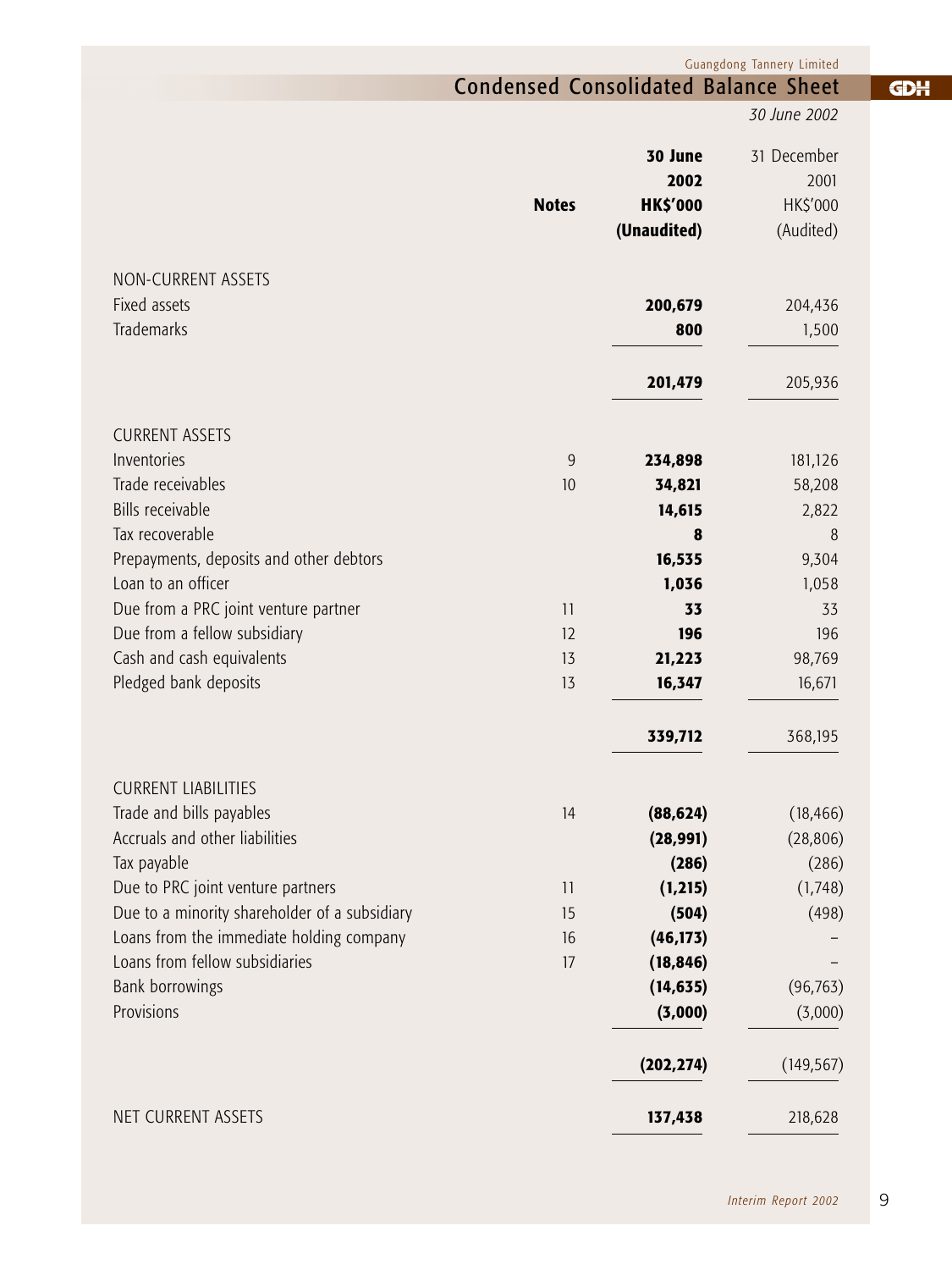# Condensed Consolidated Balance Sheet

*30 June 2002*

**GDH** 

|                                       |              | 30 June         | 31 December |
|---------------------------------------|--------------|-----------------|-------------|
|                                       |              | 2002            | 2001        |
|                                       | <b>Notes</b> | <b>HK\$'000</b> | HK\$'000    |
|                                       |              | (Unaudited)     | (Audited)   |
| TOTAL ASSETS LESS CURRENT LIABILITIES |              | 338,917         | 424,564     |
| NON-CURRENT LIABILITIES               |              |                 |             |
| <b>Bank borrowings</b>                |              | (25,000)        | (64, 017)   |
|                                       |              | 313,917         | 360,547     |
| <b>MINORITY INTERESTS</b>             |              | (4,095)         | (4,171)     |
|                                       |              | 309,822         | 356,376     |
| CAPITAL AND RESERVES                  |              |                 |             |
| Issued capital                        | 18           | 52,415          | 52,415      |
| Reserves                              |              | 257,407         | 303,961     |
|                                       |              | 309,822         | 356,376     |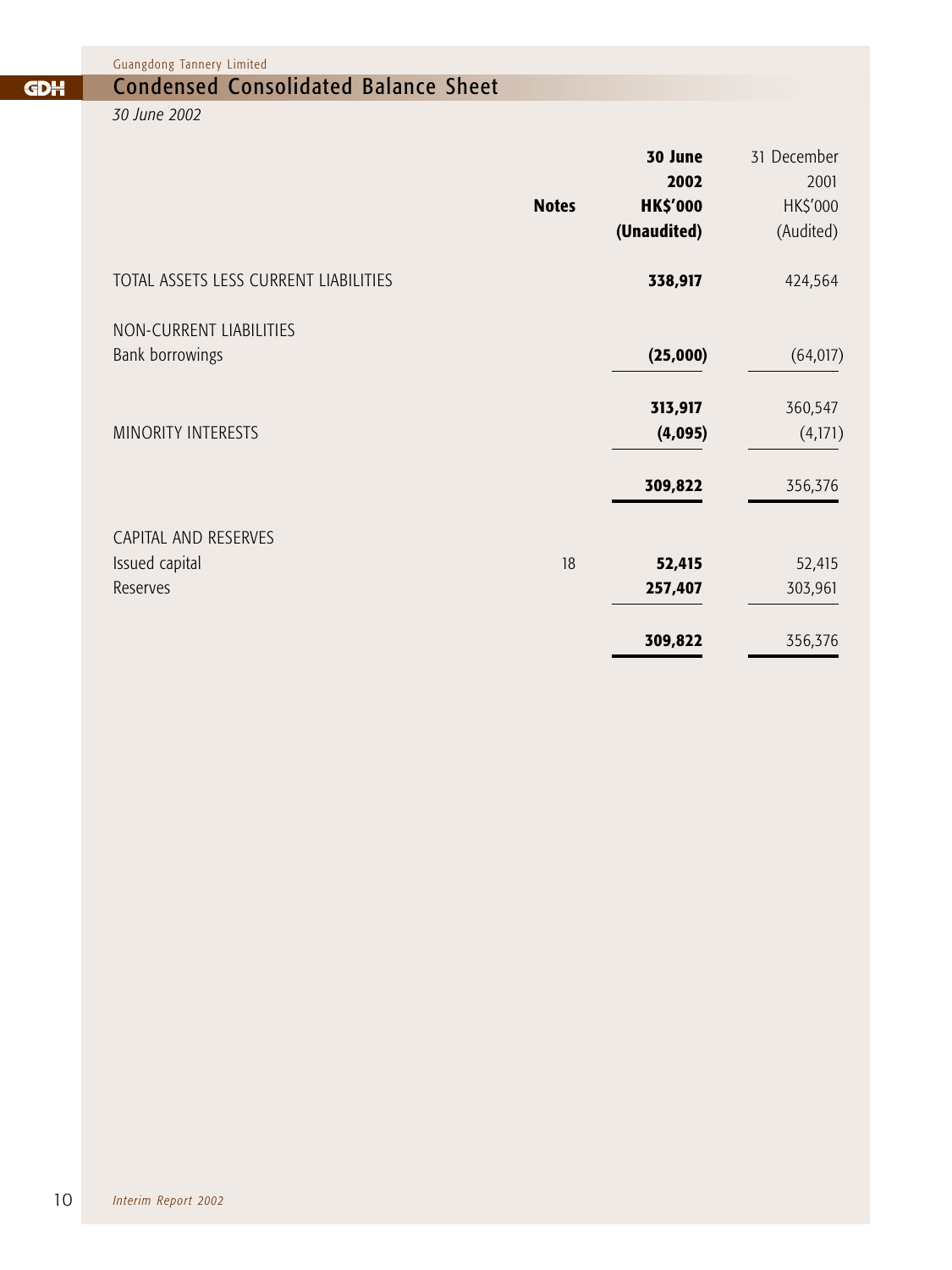$\overline{\text{CDH}}$ 

# Condensed Consolidated Cash Flow Statement

*For the six months ended 30 June 2002*

|                                                       | For the six months |             |
|-------------------------------------------------------|--------------------|-------------|
|                                                       | ended 30 June      |             |
|                                                       | 2002               | 2001        |
|                                                       | <b>HK\$'000</b>    | HK\$'000    |
|                                                       | (Unaudited)        | (Unaudited) |
|                                                       |                    |             |
| CASH FLOWS FROM OPERATING ACTIVITIES                  |                    |             |
| Cash used in operations                               | (14, 675)          | (32, 643)   |
| Interest paid                                         | (3, 353)           | (9,133)     |
| Profits tax refunded                                  |                    | 1,700       |
|                                                       |                    |             |
| Net cash outflow from operating activities            | (18, 028)          | (40,076)    |
| CASH FLOWS FROM INVESTING ACTIVITIES                  |                    |             |
| Purchases of fixed assets                             | (12, 496)          | (5,859)     |
| Proceeds from disposal of fixed assets                | 8,150              | 888         |
| (Increase)/decrease in pledged bank deposits          | 324                | (6, 239)    |
| Repayment from PRC joint venture partners             |                    | 2,132       |
| Repayment from loans to officers                      | 22                 | 1,629       |
| Interest received                                     | 597                | 1,535       |
| Net cash outflow from investing activities            | (3, 403)           | (5, 914)    |
|                                                       |                    |             |
| CASH FLOWS FROM FINANCING ACTIVITIES                  |                    |             |
| New loans from the immediate holding company          | 80,096             |             |
| Repayment of loans from the immediate holding company | (33, 923)          |             |
| New loans from fellow subsidiaries                    | 18,846             |             |
| New bank loans                                        | 83,919             | 57,166      |
| Repayment of bank loans                               | (205, 070)         | (87, 792)   |
| Net cash outflow from financing activities            | (56, 132)          | (30, 626)   |
| DECREASE IN CASH AND CASH EQUIVALENTS                 | (77, 563)          | (76, 616)   |
| Cash and cash equivalents at beginning of period      | 98,769             | 111,825     |
|                                                       |                    |             |
| Effect of foreign exchange rate changes, net          | 17                 | 303         |
| CASH AND CASH EQUIVALENTS AT END OF PERIOD            | 21,223             | 35,512      |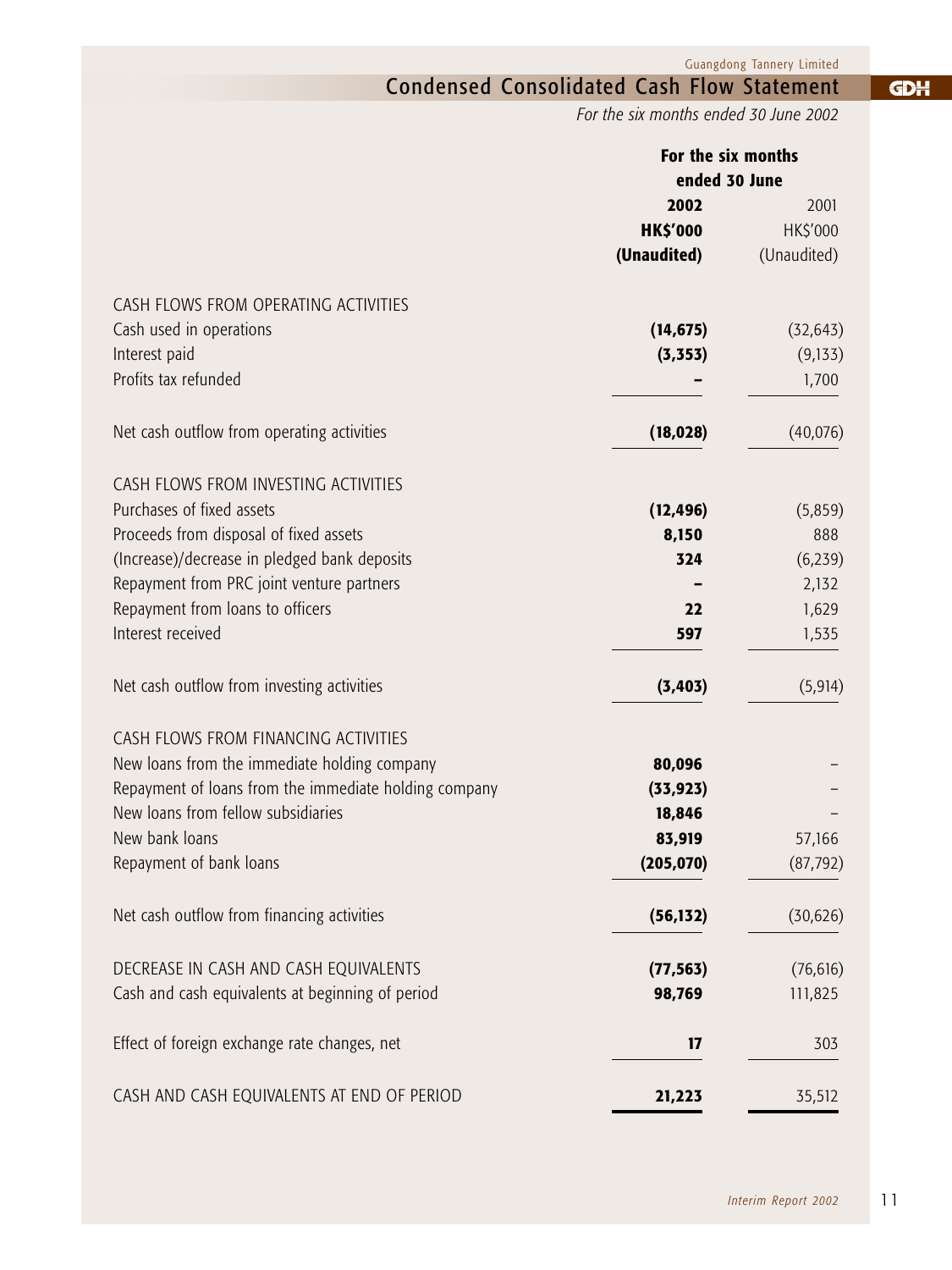#### Notes to Condensed Consolidated Financial Statements GDH

*30 June 2002*

#### **1. ACCOUNTING POLICIES**

These unaudited condensed consolidated interim financial statements of the Group have been prepared in accordance with Statement of Standard Accounting Practice ("SSAP") 25 "Interim financial reporting" issued by the Hong Kong Society of Accountants. The accounting policies and basis of presentation used in the preparation of these interim financial statements are the same as those used in the audited financial statements for the year ended 31 December 2001, except the following new/revised SSAPs have been adopted for the first time in the preparation of the current period's condensed consolidated financial statements:

- SSAP 1 (Revised): "Presentation of Financial Statements"
- SSAP 11 (Revised): "Foreign Currency Translation"
- SSAP 15 (Revised): "Cash Flow Statements"
- SSAP 33: "Discontinuing Operations"
- SSAP 34: "Employee Benefits"

A summary of their major effects is as follows:

SSAP 1 (Revised) prescribes the basis for the presentation of financial statements and sets out guidelines for their structure and minimum requirements for the content thereof. The main revision to this SSAP is to change the requirements from presenting a statement of recognised gains and losses to a statement of changes in equity. The condensed consolidated statement of changes in equity for the current interim period and the comparative figures have been presented in accordance with the revised SSAP.

SSAP 11 (Revised) prescribes the basis for the translation of foreign currency transactions and financial statements. The principal impact of this revised SSAP on the condensed consolidated financial statements is that the profit and loss account of subsidiaries and associates operating in Mainland China and overseas are translated at an average rate for the period on consolidation, rather than translated at the applicable rates of exchange ruling at the balance sheet date as was previously required. This SSAP is required to be applied retrospectively. The Group has adopted the transitional provision of this SSAP that where the calculation of a prior year adjustment is impractical, these changes in policy are applied only to current and future financial statements and the effect on the results of the current period is not significant.

SSAP 15 (Revised) prescribes the provision of information about the historical changes in cash and cash equivalents by means of a cash flow statement which classifies cash flows during the period into operating, investing and financing activities. The condensed consolidated cash flow statement for the current interim period and the comparative figures have been presented in accordance with the revised SSAP.

SSAP 33 prescribes the basis for reporting information about discontinuing/discontinued operations. The impact of this SSAP is the inclusion of significant additional disclosures which are set out in note 4 to the condensed consolidated financial statements.

SSAP 34 prescribes the accounting treatment and disclosures for employee benefits. This SSAP has had no major impact on these condensed consolidated financial statements.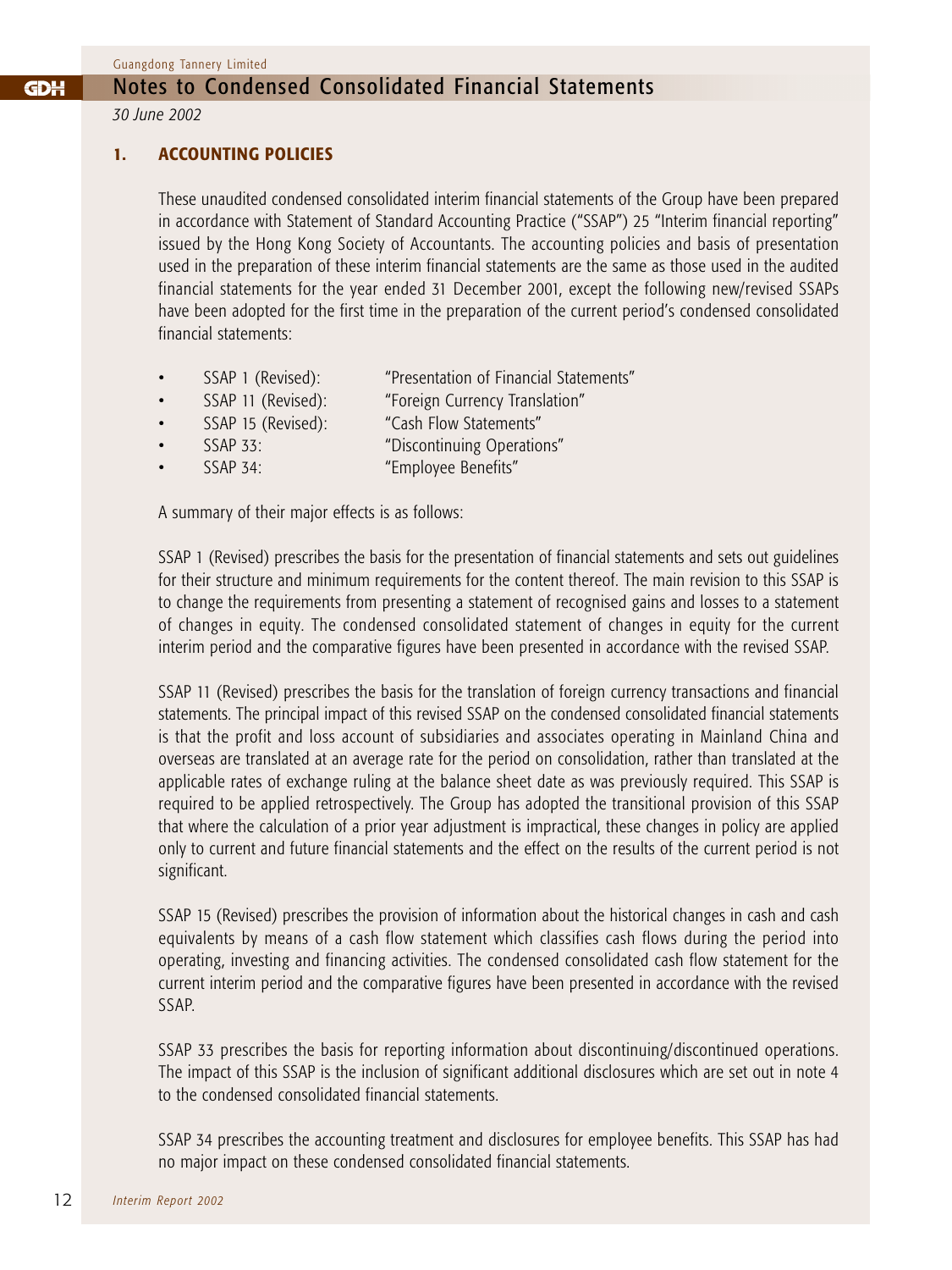*30 June 2002*

GDH

### **2. SEGMENT INFORMATION**

The Group's operating businesses are structured and managed separately, according to the nature of their operations and the products and services they provide. Each of the Group's business segments represents a strategic business unit that offers products and services which are subject to risks and returns that are different from those of other business segments. Summary details of the business segments are as follows:

- (a) the leather processing segment processes raw leather to finished leather for use in the leather ware products manufacture industry mainly in Mainland China;
- (b) the merchandise trading segment purchases commodities from overseas and sells to customers in Mainland China;
- (c) the property investment segment invests in residential and commercial properties in Hong Kong and Mainland China for rental income purpose;
- (d) the corporate and other segment mainly comprises the Group's corporate income and expense items;
- (e) the packaging materials manufacture and distribution segment produces and distributes packaging materials in Mainland China; and
- (f) the leather ware products manufacture and distribution segment produces leather ware products in Mainland China and sells them mainly in Hong Kong.

In determining the Group's geographical segments, revenues and results are attributed to the segments based on the location of the customers.

There were no intersegment sales and transfers during the period.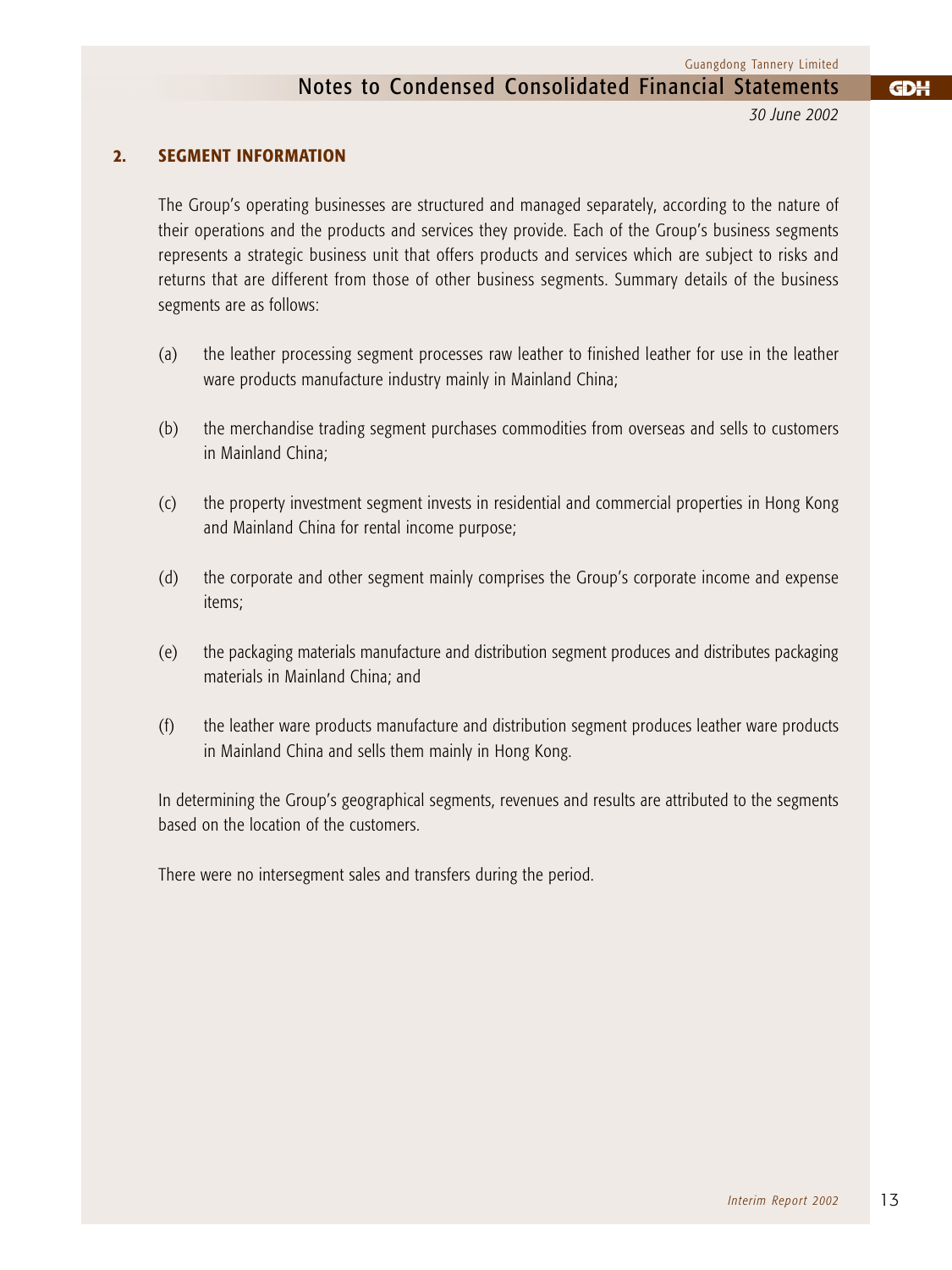# Notes to Condensed Consolidated Financial Statements

*30 June 2002*

## **2. SEGMENT INFORMATION** *(Cont'd)*

## **(a) Business segments**

The following table presents revenue and profit/(loss) for the Group's business segments.

### **Group**

|                                                                                                 | <b>Leather processing</b>              |                                 | <b>Merchandise</b><br>trading          |                                 | <b>Property</b><br>investment          |                                 |  |
|-------------------------------------------------------------------------------------------------|----------------------------------------|---------------------------------|----------------------------------------|---------------------------------|----------------------------------------|---------------------------------|--|
|                                                                                                 | For the six months<br>ended 30 June    |                                 | For the six months<br>ended 30 June    |                                 | For the six months<br>ended 30 June    |                                 |  |
|                                                                                                 | 2002<br><b>HK\$'000</b><br>(Unaudited) | 2001<br>HK\$'000<br>(Unaudited) | 2002<br><b>HK\$'000</b><br>(Unaudited) | 2001<br>HK\$'000<br>(Unaudited) | 2002<br><b>HK\$'000</b><br>(Unaudited) | 2001<br>HK\$'000<br>(Unaudited) |  |
| Segment revenue:<br>Sales to external<br>customers<br>Other revenue<br>(excluding               | 199,240                                | 211,615                         | 89,838                                 | 125,922                         |                                        |                                 |  |
| exchange gains/<br>(losses), net)                                                               | 548                                    | 428                             | 47                                     | 163                             | 980                                    | 817                             |  |
| Exchange gains/<br>(losses), net                                                                | (9)                                    | 556                             | (28)                                   | (177)                           |                                        |                                 |  |
| Total                                                                                           | 199,779                                | 212,599                         | 89,857                                 | 125,908                         | 980                                    | 817                             |  |
| Segment results                                                                                 | (14, 552)                              | 11,487                          | (28, 677)                              | 6,379                           | 344                                    | 633                             |  |
| Interest income                                                                                 |                                        |                                 |                                        |                                 |                                        |                                 |  |
| Unallocated expense                                                                             |                                        |                                 |                                        |                                 |                                        |                                 |  |
| Profit/(loss) from<br>operating activities<br>Finance costs<br>Share of loss of an<br>associate |                                        |                                 |                                        |                                 |                                        |                                 |  |
| Profit/(loss) before tax<br>Tax<br>Minority interests                                           |                                        |                                 |                                        |                                 |                                        |                                 |  |
| Net profit/(loss) from<br>ordinary activities<br>attributable to<br>shareholders                |                                        |                                 |                                        |                                 |                                        |                                 |  |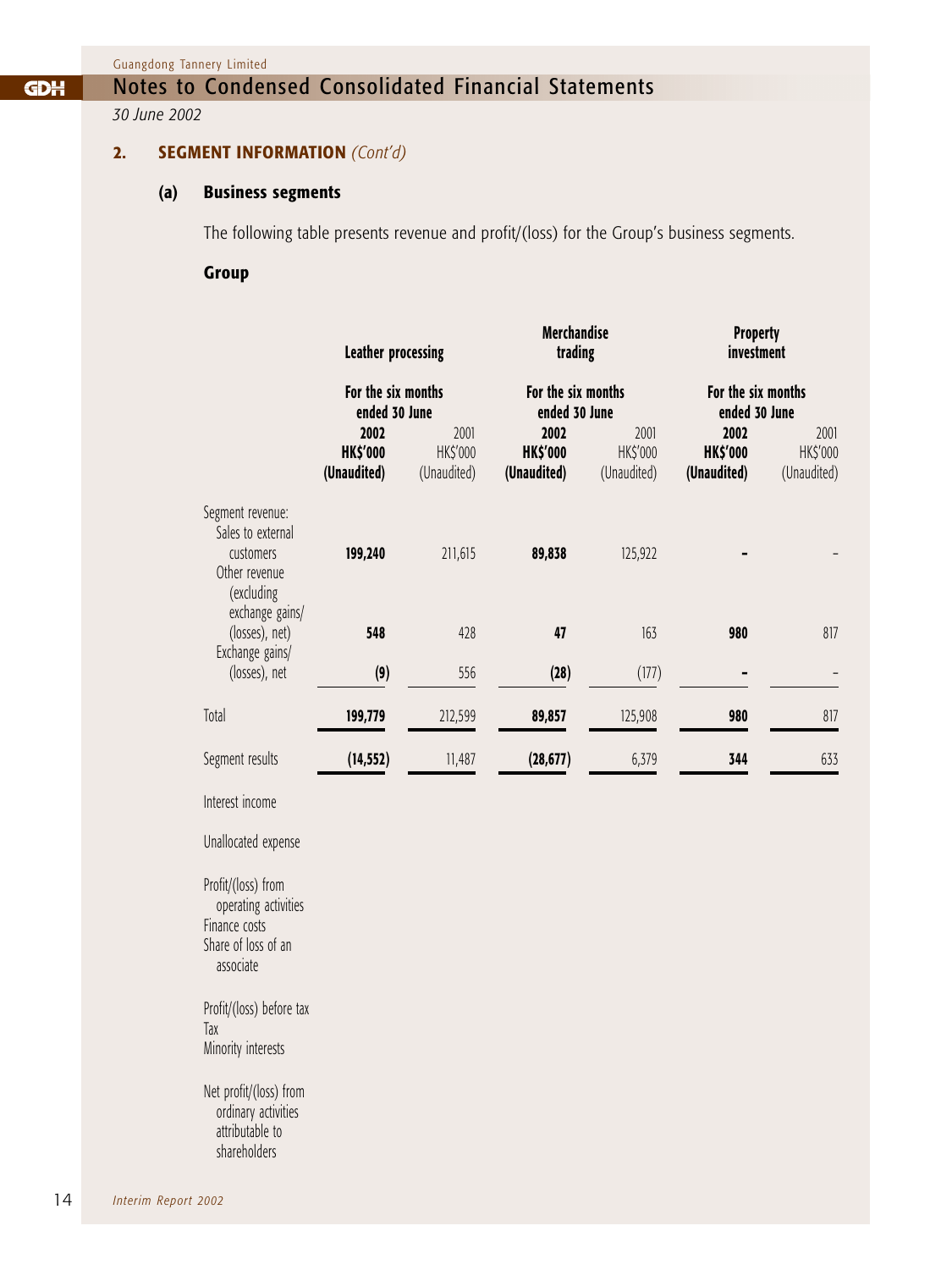Notes to Condensed Consolidated Financial Statements

*30 June 2002*

| Corporate<br>and Other |                                       |                       | <b>Packaging</b><br>materials<br>manufacture<br>and distribution<br>(Discontinued) |                       | <b>Leather ware</b><br>products<br>manufacture<br>and distribution<br>(Discontinuing) | <b>Consolidated</b>    |                   |  |
|------------------------|---------------------------------------|-----------------------|------------------------------------------------------------------------------------|-----------------------|---------------------------------------------------------------------------------------|------------------------|-------------------|--|
| For the six months     |                                       | For the six months    |                                                                                    | For the six months    |                                                                                       | For the six months     |                   |  |
| ended 30 June<br>2002  | 2001                                  | ended 30 June<br>2002 | 2001                                                                               | ended 30 June<br>2002 | 2001                                                                                  | ended 30 June<br>2002  | 2001              |  |
| <b>HK\$'000</b>        | HK\$'000                              | <b>HK\$'000</b>       | HK\$'000                                                                           | <b>HK\$'000</b>       | HK\$'000                                                                              | <b>HK\$'000</b>        | HK\$'000          |  |
| (Unaudited)            | (Unaudited)                           | (Unaudited)           | (Unaudited)                                                                        | (Unaudited)           | (Unaudited)                                                                           | (Unaudited)            | (Unaudited)       |  |
|                        |                                       | 8,324                 | 11,113                                                                             | 16,766                | 15,205                                                                                | 314,168                | 363,855           |  |
| 113                    | $\begin{array}{c} \hline \end{array}$ | 8                     | $\mathbf{I}$                                                                       | 579                   | 169                                                                                   | 2,275                  | 1,589             |  |
|                        | (54)                                  | -                     |                                                                                    | (42)                  | (139)                                                                                 | (79)                   | 186               |  |
| 113                    | (43)                                  | 8,332                 | 11,114                                                                             | 17,303                | 15,235                                                                                | 316,364                | 365,630           |  |
| (3, 185)               | (4, 643)                              | (89)                  | (539)                                                                              | (144)                 | (1, 221)                                                                              | (46, 303)              | 12,096            |  |
|                        |                                       |                       |                                                                                    |                       |                                                                                       | 597                    | 1,535             |  |
|                        |                                       |                       |                                                                                    |                       |                                                                                       | (133, 349)             |                   |  |
|                        |                                       |                       |                                                                                    |                       |                                                                                       | (179, 055)<br>(3, 353) | 13,631<br>(9,133) |  |
|                        |                                       |                       |                                                                                    |                       |                                                                                       |                        | (66)              |  |
|                        |                                       |                       |                                                                                    |                       |                                                                                       | (182, 408)             | 4,432             |  |
|                        |                                       |                       |                                                                                    |                       |                                                                                       | ${\bf 77}$             | $93\,$<br>493     |  |
|                        |                                       |                       |                                                                                    |                       |                                                                                       |                        |                   |  |

**(182,331)** 5,018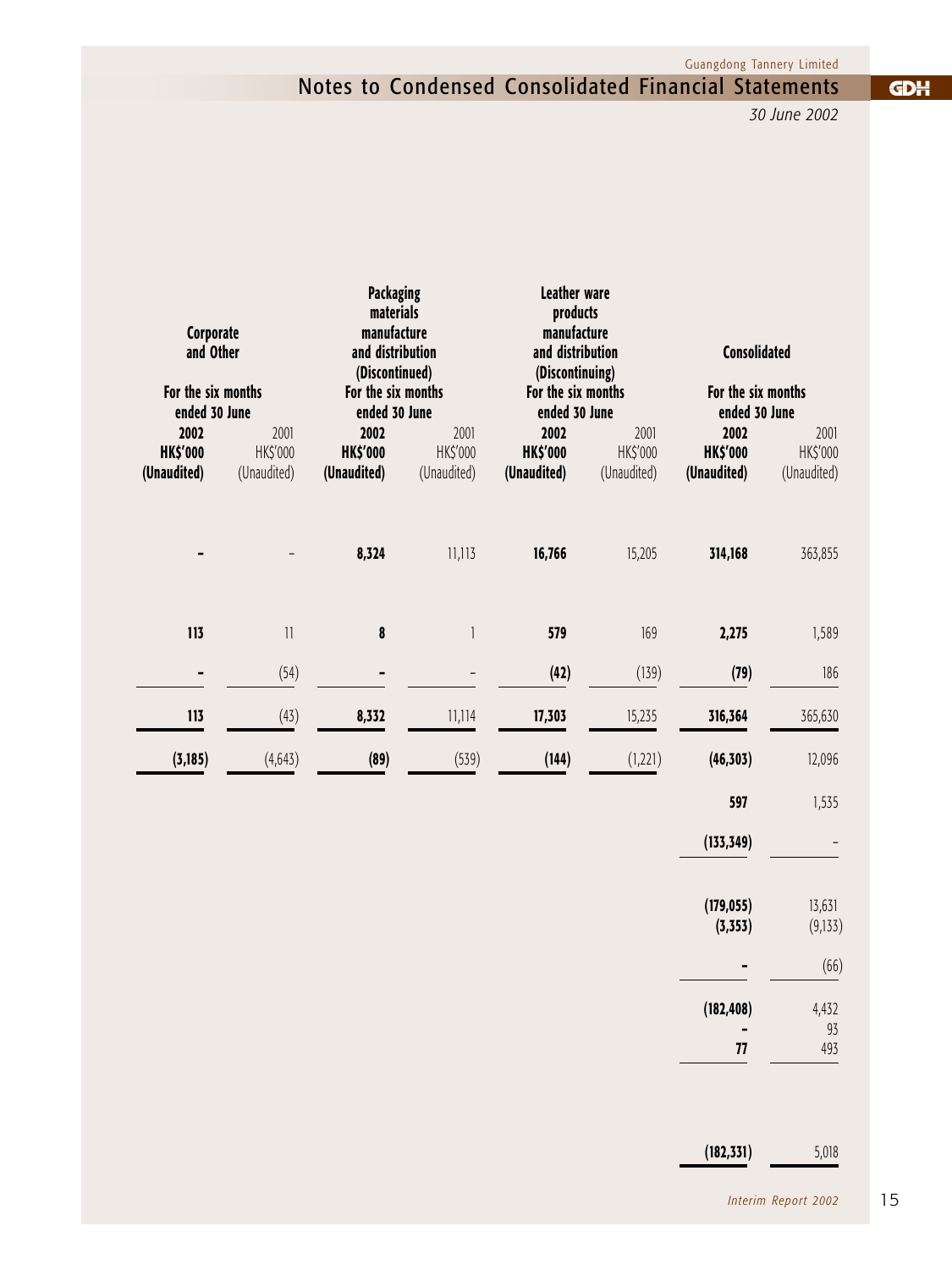#### Notes to Condensed Consolidated Financial Statements **GDH**

*30 June 2002*

# **2. SEGMENT INFORMATION** *(Cont'd)*

## **(b) Geographical segments**

The following table presents revenue and profit/(loss) for the Group's geographical segments.

### **Group**

|                   | <b>Mainland China</b><br>For the six months |             |                    | <b>Hong Kong</b> |                    | <b>Elsewhere</b> |                    | <b>Consolidated</b> |  |
|-------------------|---------------------------------------------|-------------|--------------------|------------------|--------------------|------------------|--------------------|---------------------|--|
|                   |                                             |             | For the six months |                  | For the six months |                  | For the six months |                     |  |
|                   | ended 30 June                               |             | ended 30 June      |                  |                    | ended 30 June    |                    | ended 30 June       |  |
|                   | 2002                                        | 2001        |                    | 2002<br>2001     |                    | 2001             | 2002               | 2001                |  |
|                   | <b>HK\$'000</b>                             | HK\$'000    | <b>HK\$'000</b>    | HK\$'000         | <b>HK\$'000</b>    | HK\$'000         | <b>HK\$'000</b>    | HK\$'000            |  |
|                   | (Unaudited)                                 | (Unaudited) | (Unaudited)        | (Unaudited)      | (Unaudited)        | (Unaudited)      | (Unaudited)        | (Unaudited)         |  |
| Segment revenue:  |                                             |             |                    |                  |                    |                  |                    |                     |  |
| Sales to external |                                             |             |                    |                  |                    |                  |                    |                     |  |
| customers         | 288,265                                     | 334,006     | 15,370             | 14,103           | 10,533             | 15,746           | 314,168            | 363,855             |  |
| Other revenue     |                                             |             |                    |                  |                    |                  |                    |                     |  |
| (excluding        |                                             |             |                    |                  |                    |                  |                    |                     |  |
| exchange gains/   |                                             |             |                    |                  |                    |                  |                    |                     |  |
| (losses), net)    | 847                                         | 1,025       | 1,428              | 561              |                    | $\overline{3}$   | 2,275              | 1,589               |  |
| Exchange gains/   |                                             |             |                    |                  |                    |                  |                    |                     |  |
| (losses), net     | (36)                                        | 386         | (43)               | (194)            |                    | (6)              | (79)               | 186                 |  |
| Total             | 289,076                                     | 335,417     | 16,755             | 14,470           | 10,533             | 15,743           | 316,364            | 365,630             |  |
| Segment results   | (44, 999)                                   | 19,505      | (437)              | (3, 531)         | (867)              | (3,878)          | (46, 303)          | 12,096              |  |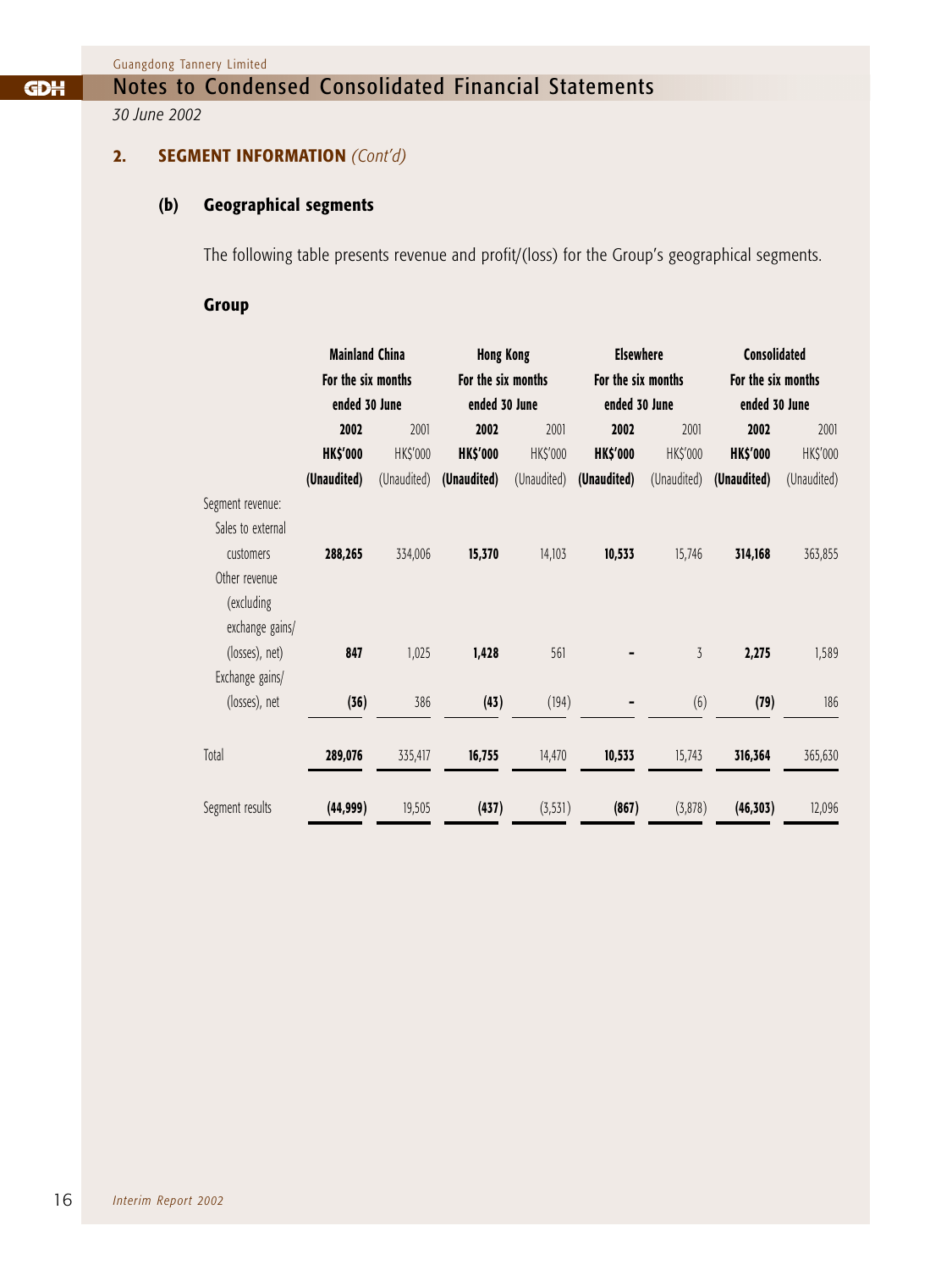Notes to Condensed Consolidated Financial Statements

*30 June 2002*

**GDH** 

# **3. PROFIT/(LOSS) FROM OPERATING ACTIVITIES**

The Group's profit/(loss) from operating activities is arrived at after charging:

|                                                                | For the six months |             |
|----------------------------------------------------------------|--------------------|-------------|
|                                                                | ended 30 June      |             |
|                                                                | 2002               | 2001        |
|                                                                | <b>HK\$'000</b>    | HK\$'000    |
|                                                                | (Unaudited)        | (Unaudited) |
| Cost of inventories sold                                       | 286,890            | 318,224     |
| Depreciation                                                   | 8,222              | 10,675      |
| Amortisation of trademarks*                                    | 700                | 700         |
| Staff costs#                                                   | 20,209             | 17,767      |
| Operating lease expenses in respect of land and buildings:#    |                    |             |
| Minimum lease payments                                         | 3,854              | 2,740       |
| Contingent rent payments                                       | 1,512              | 1,658       |
|                                                                |                    |             |
|                                                                | 5,366              | 4,398       |
| Annual fees paid to PRC joint venture partners                 | 404                | 5,252       |
| Exchange losses, net                                           | 79                 |             |
|                                                                |                    |             |
| Expenses included in other operating expenses, net             |                    |             |
| Provision for doubtful debts                                   | 32,574             | 2,185       |
| Fixed assets written off                                       | 26                 | 1,273       |
| Loss on disposal of fixed assets, net                          | 949                | 191         |
| Release of goodwill from reserve in respect of                 |                    |             |
| impairment of an investment in a subsidiary (Note)             | 133,349            |             |
| Provision against inventories                                  | 11,057             |             |
| Provision for impairment of fixed assets                       | 1,403              |             |
| and after crediting:                                           |                    |             |
| Gross rental income from investment properties                 | 980                | 764         |
| Add: sublease income                                           | 82                 | 61          |
|                                                                |                    |             |
| Total rental income in respect of minimum lease receivables    | 1,062              | 825         |
| Less: outgoings from investment properties                     | (12)               | (9)         |
| Net rental income                                              | 1,050              | 816         |
|                                                                |                    |             |
| Surplus arising on revaluation of investment properties        | 12                 |             |
| Surplus arising on revaluation of leasehold land and buildings | 60                 |             |
| Royalty income                                                 | 500                | 500         |
| Interest income                                                | 597                | 1,535       |
| Exchange gains, net                                            |                    | 186         |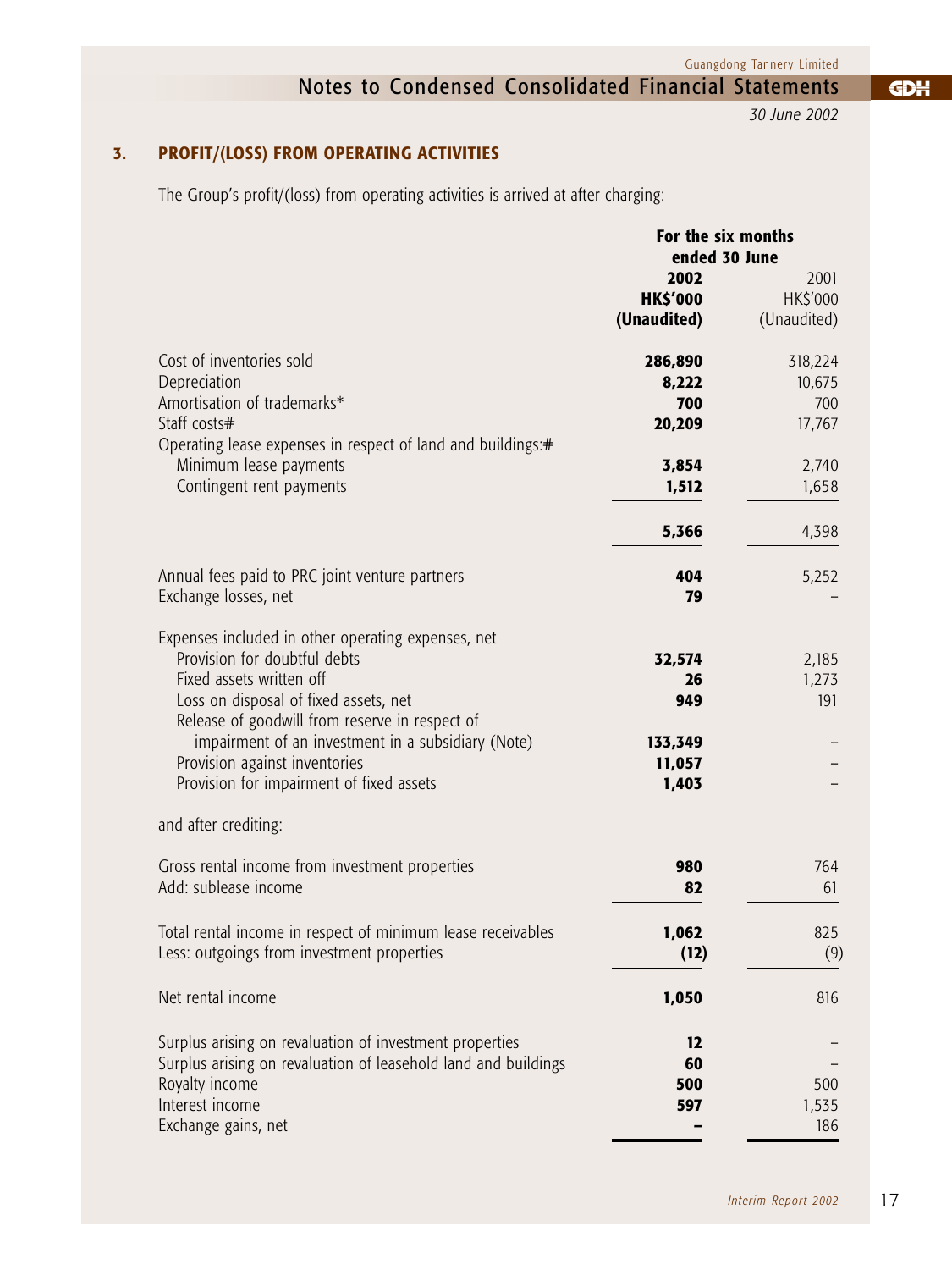#### Notes to Condensed Consolidated Financial Statements GDH

*30 June 2002*

#### **3. PROFIT/(LOSS) FROM OPERATING ACTIVITIES** *(Cont'd)*

- *\* This amortisation for the period is included in "Administrative expenses" on the face of the condensed consolidated profit and loss account.*
- *# Certain amounts in the staff costs and operating leases in respect of land and buildings in the prior period were classified as administrative expenses. To accord with the presentation adopted in the current period, which in the opinion of the directors, better reflects the underlying nature of the transactions, they have been reclassified to selling and distribution costs.*
- *Note:* The goodwill of HK\$133,349,000 was related to the Company's acquisition of Nanhai Tannery which is engaged in leather processing operation in Mainland China. In light of the claims, if any, from the PRC authorities, that would affect the operations of Nanhai Tannery, the directors consider that the goodwill would not be recoverable and, accordingly, an impairment loss on the goodwill was made in the current period.

#### **4. DISCONTINUING/DISCONTINUED OPERATIONS**

### **(a) Disposal of the Group's entire 60% interest in Alpha Universal Limited ("Alpha Universal")**

On 28 June 2002, the Company entered into a conditional sales and purchases agreement with an independent third party for the disposal of the Group's entire 60% interest in Alpha Universal and its subsidiaries (the "Alpha Universal Group") at HK\$6,596,000 (net of expenses). The Alpha Universal Group principally operates the Group's leather ware products manufacture and distribution business.

On 15 July 2002, the Group's disposal of its entire 60% interest in the Alpha Universal Group was completed and did not result in any significant impact on the financial results of the Group. Upon the completion of this transaction, Alpha Universal ceased to be a subsidiary of the Company and the Group's leather ware products manufacture and distribution business was then discontinued.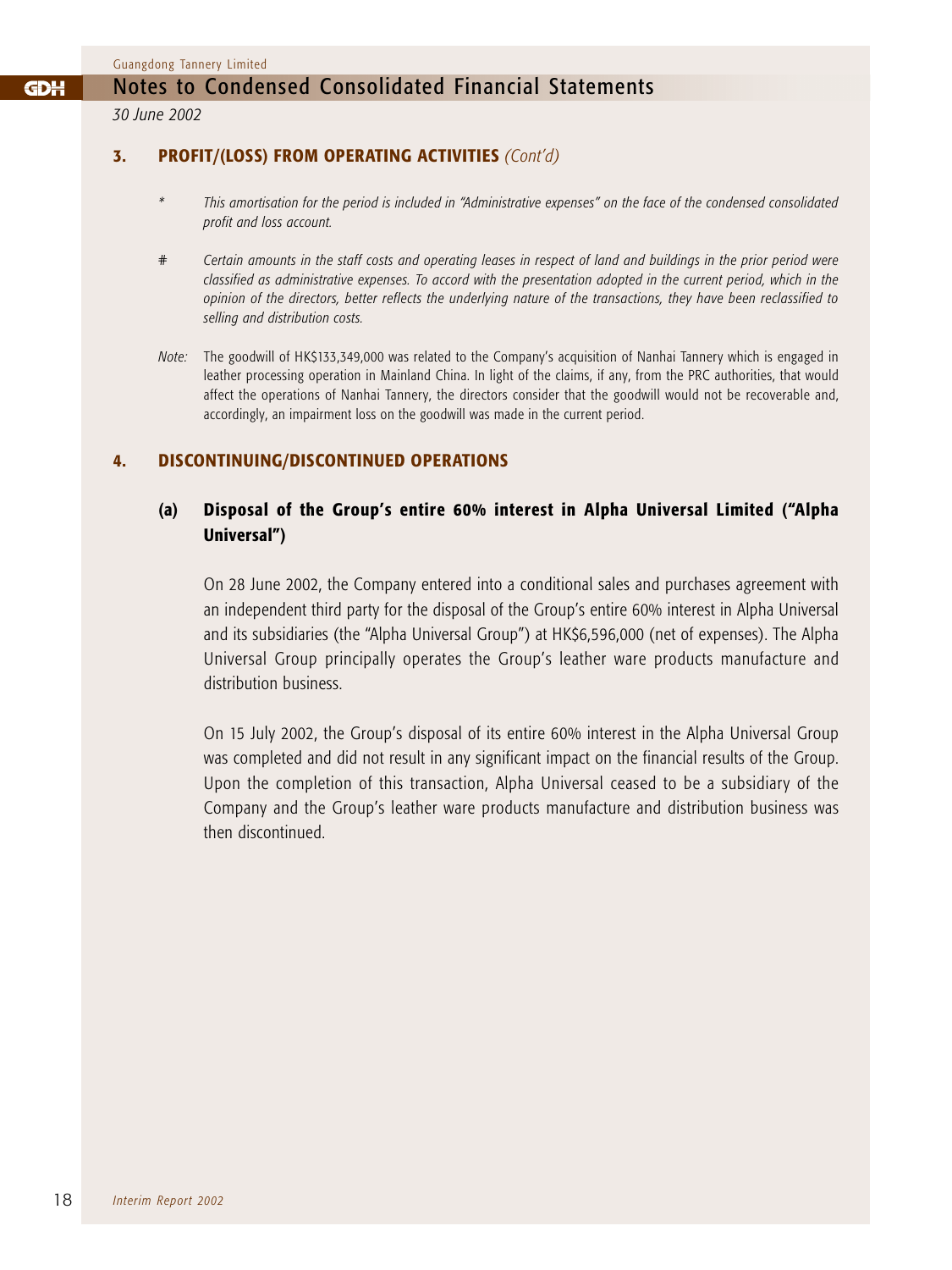Notes to Condensed Consolidated Financial Statements

*30 June 2002*

**GDH** 

#### **4. DISCONTINUING/DISCONTINUED OPERATIONS** *(Cont'd)*

### **(b) Discontinued operation of Xuzhou Gangwei Colour Package Co., Ltd ("Xuzhou Gangwei")**

In June 2002, the Company negotiated with the staff of Xuzhou Gangwei for the compensation payments in respect of the decision of the board of directors of Xuzhou Gangwei to discontinue its packaging materials manufacture and distribution operations and lease all its plant and machinery to an independent third party. Xuzhou Gangwei commenced to lease its plant and machinery on 30 June 2002 and the discontinuation of packaging materials manufacture and distribution operations was then completed.

The discontinuation of the packaging materials manufacture and distribution business is consistent with the Group's strategy to concentrate on its leather processing business.

In connection with the decision to discontinue the packaging materials manufacture and distribution business, the Group incurred compensation payments to staff of HK\$552,000.

The carrying amounts of the total assets and liabilities relating to the discontinuing/discontinued operations as at 30 June 2002 are as follows. Comparative information for leather ware products manufacture and distribution business and packaging materials manufacture and distribution business in 2001 is included in accordance with SSAP 33 "Discontinuing Operations".

|                          | <b>Leather ware</b><br>products manufacture<br>and distribution | <b>Packaging materials</b><br>manufacture and<br>distribution |                 |             |  |
|--------------------------|-----------------------------------------------------------------|---------------------------------------------------------------|-----------------|-------------|--|
|                          | 30 June                                                         | 31 December                                                   | 30 June         | 31 December |  |
|                          | 2002                                                            | 2001                                                          | 2002            | 2001        |  |
|                          | <b>HK\$'000</b>                                                 | <b>HKS'000</b>                                                | <b>HK\$'000</b> | HK\$'000    |  |
|                          | (Unaudited)                                                     | (Audited)                                                     | (Unaudited)     | (Audited)   |  |
| Total assets             | 15,534                                                          | 22,811                                                        | 15,477          | 12,721      |  |
| <b>Total liabilities</b> | (5, 257)                                                        | (12, 382)                                                     | (6, 687)        | (3,996)     |  |
| Net assets               | 10,277                                                          | 10,429                                                        | 8,790           | 8,725       |  |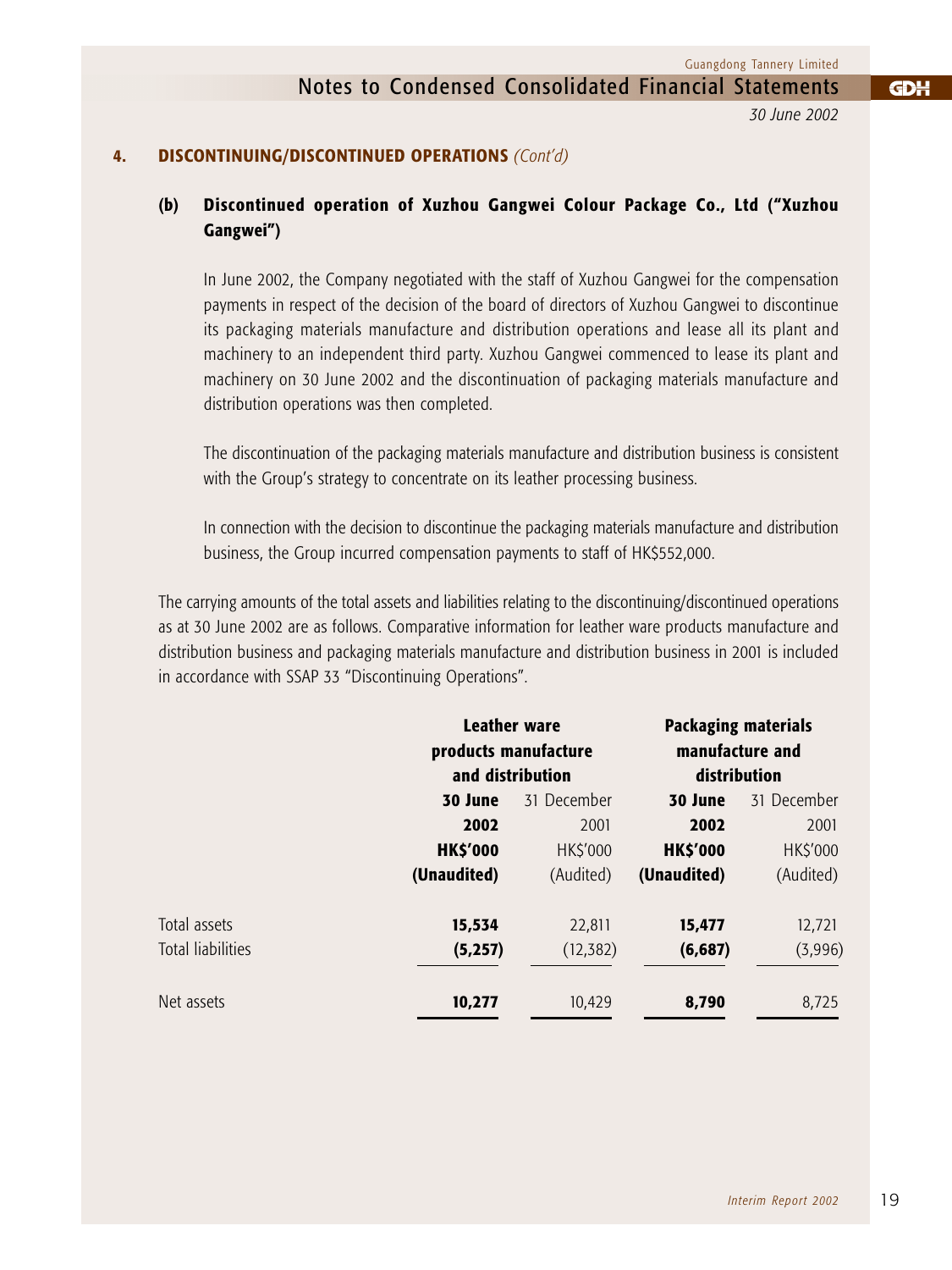#### Notes to Condensed Consolidated Financial Statements **GDH**

*30 June 2002*

# **4. DISCONTINUING/DISCONTINUED OPERATIONS** *(Cont'd)*

The turnover, other revenue, expenses and results from the ordinary operations of leather ware products manufacture and distribution business and packaging materials manufacture and distribution business for the six months ended 30 June 2002 and 2001 are as follows:

|                                                                         | <b>Leather ware</b><br>products manufacture |             | <b>Packaging materials</b><br>manufacture and |             |
|-------------------------------------------------------------------------|---------------------------------------------|-------------|-----------------------------------------------|-------------|
|                                                                         | and distribution                            |             | distribution                                  |             |
|                                                                         | For the six months                          |             | For the six months                            |             |
|                                                                         | ended 30 June                               |             | ended 30 June                                 |             |
|                                                                         | 2002                                        | 2001        | 2002                                          | 2001        |
|                                                                         | <b>HK\$'000</b>                             | HK\$'000    | <b>HK\$'000</b>                               | HK\$'000    |
|                                                                         | (Unaudited)                                 | (Unaudited) | (Unaudited)                                   | (Unaudited) |
| <b>TURNOVER</b>                                                         | 16,766                                      | 15,205      | 8,324                                         | 11,113      |
| Cost of sales                                                           | (5, 615)                                    | (4,707)     | (6,089)                                       | (9, 877)    |
| Gross profit                                                            | 11,151                                      | 10,498      | 2,235                                         | 1,236       |
| Other revenue and gains                                                 | 601                                         | 536         | 165                                           | 100         |
| Selling and distribution costs                                          | (6, 845)                                    | (6, 349)    | (840)                                         | (1,023)     |
| Administrative expenses                                                 | (5,069)                                     | (5, 540)    | (760)                                         | (754)       |
| Other operating income/                                                 |                                             |             |                                               |             |
| (expenses), net                                                         | 41                                          |             | (732)                                         |             |
| PROFIT/(LOSS) FROM                                                      |                                             |             |                                               |             |
| OPERATING ACTIVITIES                                                    | (121)                                       | (855)       | 68                                            | (441)       |
| Finance costs                                                           | (32)                                        | (379)       |                                               |             |
| PROFIT/(LOSS) BEFORE TAX                                                | (153)                                       | (1, 234)    | 68                                            | (441)       |
| Tax                                                                     |                                             |             |                                               |             |
| NET PROFIT/(LOSS) FROM<br>ORDINARY ACTIVITIES<br><b>ATTRIBUTABLE TO</b> |                                             |             |                                               |             |
| SHAREHOLDERS                                                            | (153)                                       | (1, 234)    | 68                                            | (441)       |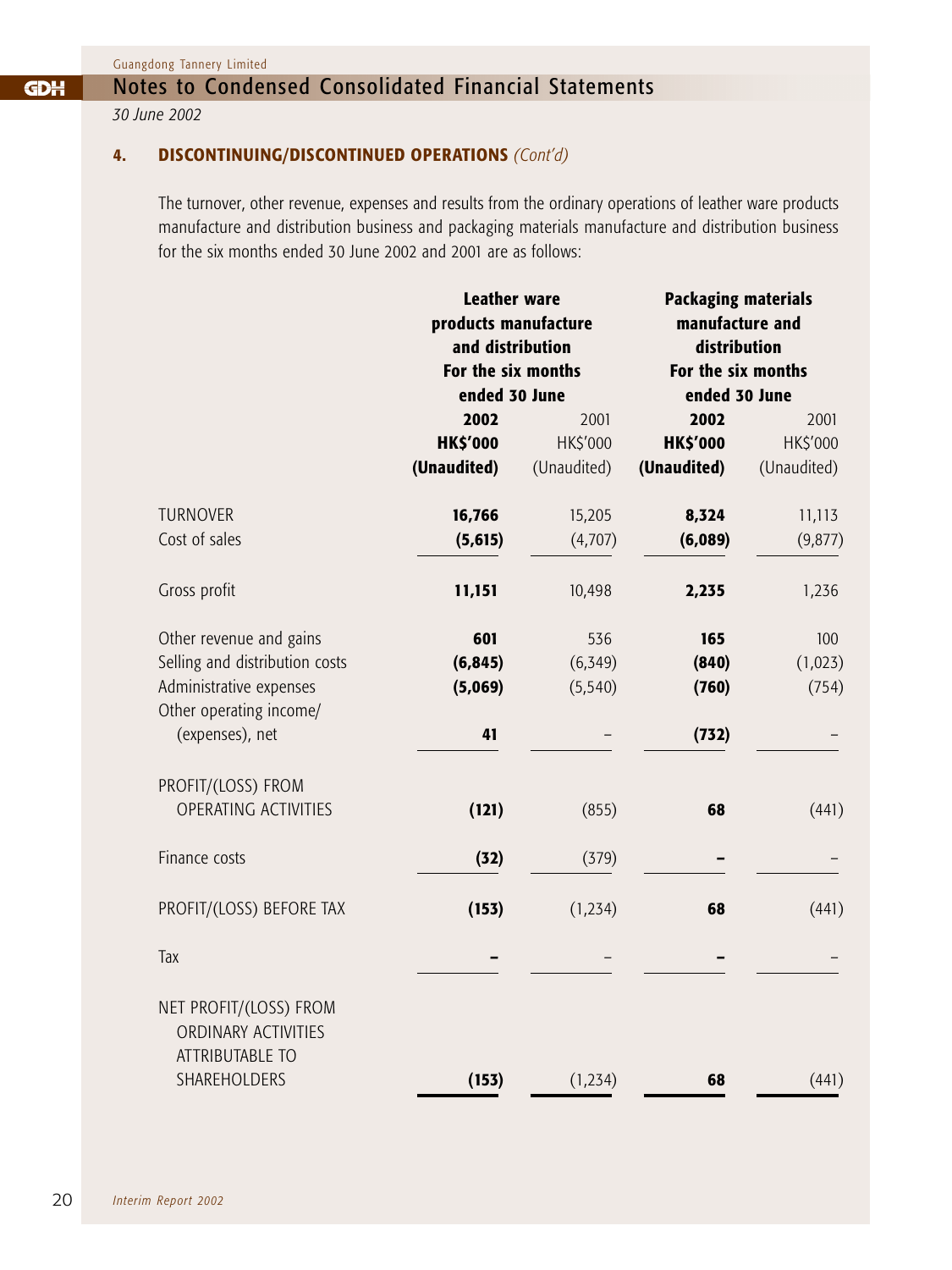Notes to Condensed Consolidated Financial Statements

*30 June 2002*

**GDH** 

### **4. DISCONTINUING/DISCONTINUED OPERATIONS** *(Cont'd)*

The net cash flows attributable to the leather ware products manufacture and distribution business and packaging materials manufacture and distribution business for the six months ended 30 June 2002 and 2001 are as follows:

|                   | <b>Leather ware</b><br>products manufacture<br>and distribution<br>For the six months |             | <b>Packaging materials</b><br>manufacture and<br>distribution<br>For the six months |             |
|-------------------|---------------------------------------------------------------------------------------|-------------|-------------------------------------------------------------------------------------|-------------|
|                   | ended 30 June                                                                         |             | ended 30 June                                                                       |             |
|                   | 2002                                                                                  | 2001        | 2002                                                                                | 2001        |
|                   | <b>HK\$'000</b>                                                                       | HK\$'000    | <b>HK\$'000</b>                                                                     | HK\$'000    |
|                   | (Unaudited)                                                                           | (Unaudited) | (Unaudited)                                                                         | (Unaudited) |
| Operating         | (608)                                                                                 | (313)       | (287)                                                                               | (1,210)     |
| Investing         | (317)                                                                                 | (189)       | 154                                                                                 | 12          |
| Financing         |                                                                                       |             | -                                                                                   |             |
| Net cash outflows | (925)                                                                                 | (502)       | (133)                                                                               | (1,198)     |

#### **5. FINANCE COSTS**

This represents interest on bank borrowings and loans from the Company's immediate holding company and fellow subsidiaries which are wholly repayable within five years during the period.

#### **6. TAX**

No provision for Hong Kong profits tax has been made as the Group has no assessable profits arising in Hong Kong during the period (2001: Nil).

The Group did not have any assessable profits in respect of subsidiaries of the Company in Mainland China and overseas during the period (2001: Nil). Overprovision of profits tax in respect of an overseas subsidiary in the prior period of HK\$93,000 was credited to the condensed consolidated profit and loss account in the prior period.

There was no material unprovided deferred tax in respect of the period (2001: Nil).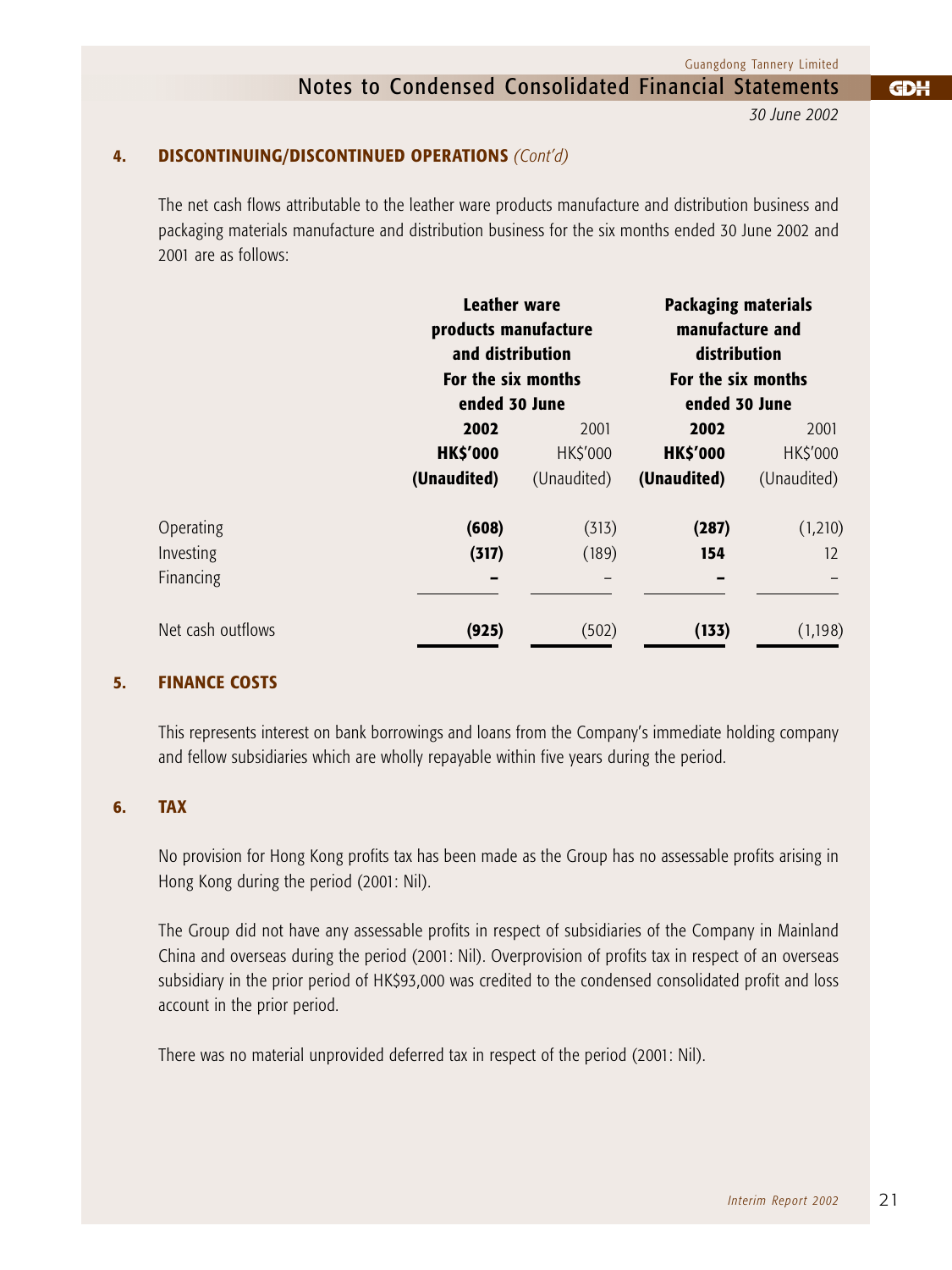#### Notes to Condensed Consolidated Financial Statements **GDH**

*30 June 2002*

#### **7. DIVIDEND**

The directors do not recommend the payment of any interim dividend in respect of the ordinary shares for the six months ended 30 June 2002 (2001: Nil).

#### **8. EARNINGS/(LOSS) PER SHARE**

The calculation of basic earnings/(loss) per share is based on the unaudited net loss attributable to shareholders for the period of HK\$182,331,000 (2001: unaudited profit of HK\$5,018,000) and the weighted average number of 524,154,000 ordinary shares in issue during the period.

Diluted earnings/(loss) per share for the six months ended 30 June 2002 and 2001 have not been calculated as no diluting events existed during these periods.

#### **9. INVENTORIES**

| As at           | As at       |
|-----------------|-------------|
| 30 June         | 31 December |
| 2002            | 2001        |
| <b>HK\$'000</b> | HK\$'000    |
| (Unaudited)     | (Audited)   |
| 85,820          | 56,381      |
| 81,698          | 46,267      |
| 67,380          | 78,478      |
| 234,898         | 181,126     |
|                 |             |

The carrying amount of inventories carried at net realisable value included in the above is HK\$10,230,000 (as at 31 December 2001: HK\$41,944,000).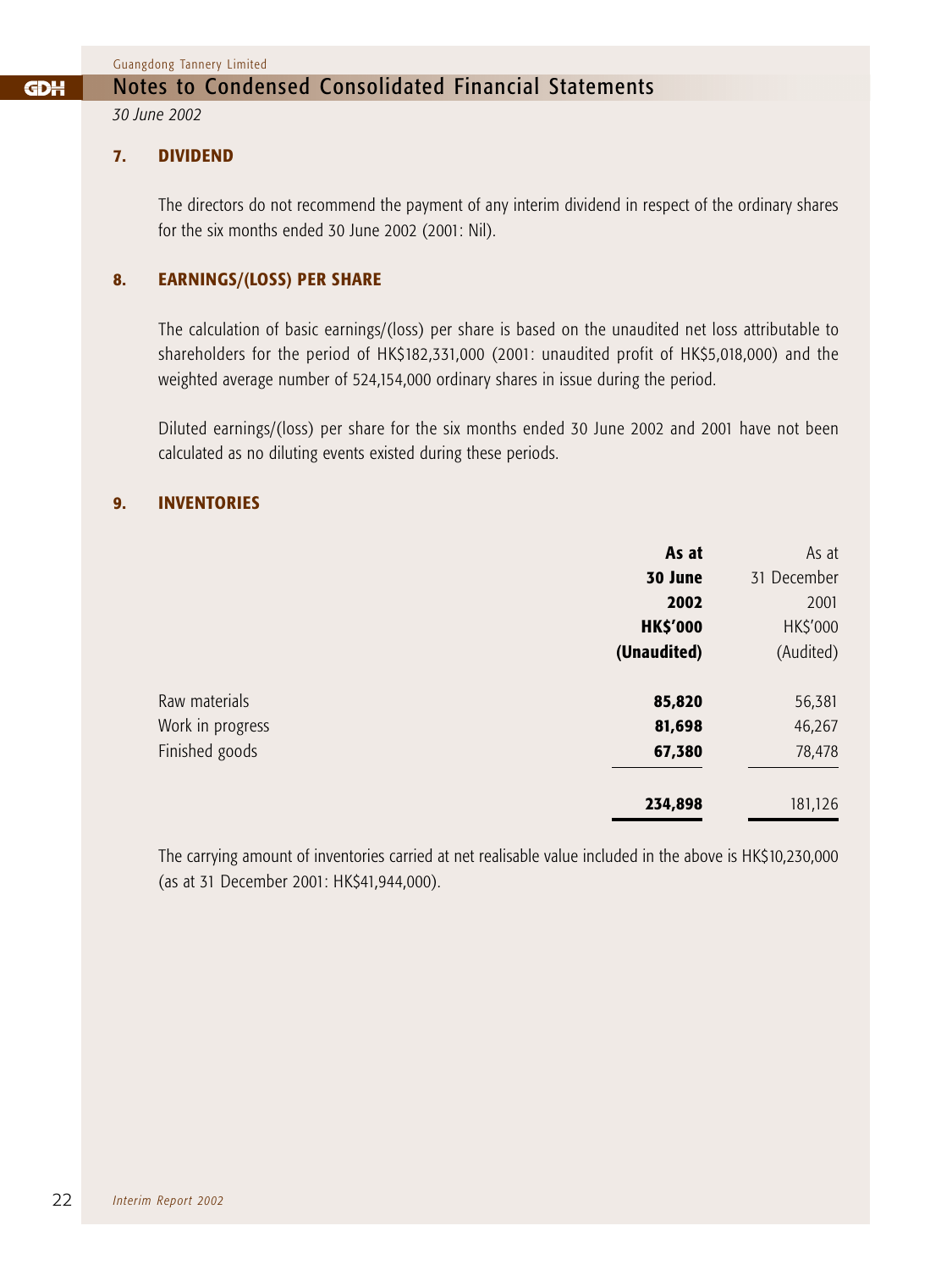Notes to Condensed Consolidated Financial Statements

*30 June 2002*

**GDH** 

### **10. TRADE RECEIVABLES**

The ageing analysis of the Group's trade receivables at the balance sheet date was as follows:

|                                           | As at           | As at       |
|-------------------------------------------|-----------------|-------------|
|                                           | 30 June         | 31 December |
|                                           | 2002            | 2001        |
|                                           | <b>HK\$'000</b> | HK\$'000    |
|                                           | (Unaudited)     | (Audited)   |
| Within 3 months                           | 63,947          | 58,245      |
| More than 3 months and less than 6 months | 2,888           | 250         |
| More than 6 months and less than 1 year   | 4,224           | 3,343       |
| More than 1 year                          | 8,904           | 8,965       |
|                                           | 79,963          | 70,803      |
| Less: Provisions for doubtful debts       | (45, 142)       | (12, 595)   |
|                                           | 34,821          | 58,208      |

### **Credit terms**

Trading terms with customers are largely on credit, except for new customers where payment in advance is normally required. Invoices are normally payable ranging from 30 days of issuance, except for certain well established customers, where the terms are extended to two to three months. Credit limits are set for customers. The Group seeks to maintain tight control over its outstanding receivables in order to minimise credit risk. Overdue balances are regularly reviewed by senior management.

#### **11. DUE FROM/TO PRC JOINT VENTURE PARTNERS**

The balances with the PRC joint venture partners are unsecured, interest-free and have no fixed terms of repayment.

#### **12. DUE FROM A FELLOW SUBSIDIARY**

The amount due from a fellow subsidiary represented a rental deposit which is unsecured, interest-free and has no fixed terms of repayment.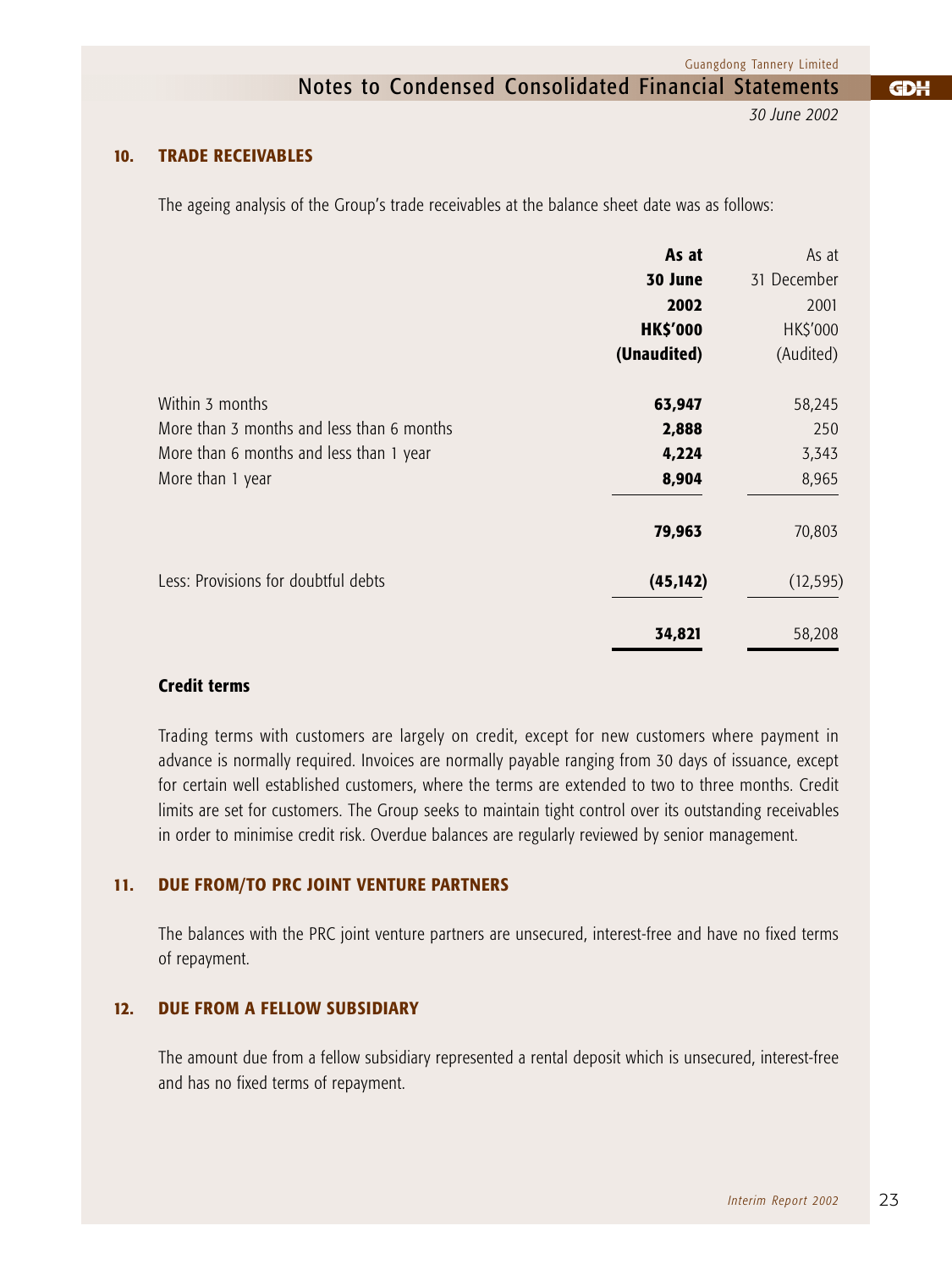# Notes to Condensed Consolidated Financial Statements

*30 June 2002*

#### **13. CASH AND CASH EQUIVALENTS AND PLEDGED BANK DEPOSITS**

|                              | As at           | As at       |
|------------------------------|-----------------|-------------|
|                              | 30 June         | 31 December |
|                              | 2002            | 2001        |
|                              | <b>HK\$'000</b> | HK\$'000    |
|                              | (Unaudited)     | (Audited)   |
| Cash and bank balances       | 37,345          | 31,118      |
| Time deposits                | 225             | 84,322      |
|                              | 37,570          | 115,440     |
| Less: Pledged bank deposits* | (16, 347)       | (16, 671)   |
| Cash and cash equivalents    | 21,223          | 98,769      |

*\* These deposits are pledged to banks for letters of credit facilities granted.*

As at 31 December 2001, pursuant to the Group's debt restructuring document, the Group shall retain cash and bank balances, from time to time, in a working capital reserve of up to HK\$80 million, a reserve equal to a limit available from trade facilities granted by a bank of HK\$25 million and a capital expenditure reserve of up to HK\$10 million which are applied in the Group's operations. The remaining portion of cash and bank balances will be applied in, amongst other things, the payment of interest and repayment of bank borrowings.

During the period, the Group fully repaid the bank debts under the Group's debt restructuring document which was then terminated and the provisions prescribed in the debt restructuring document were released.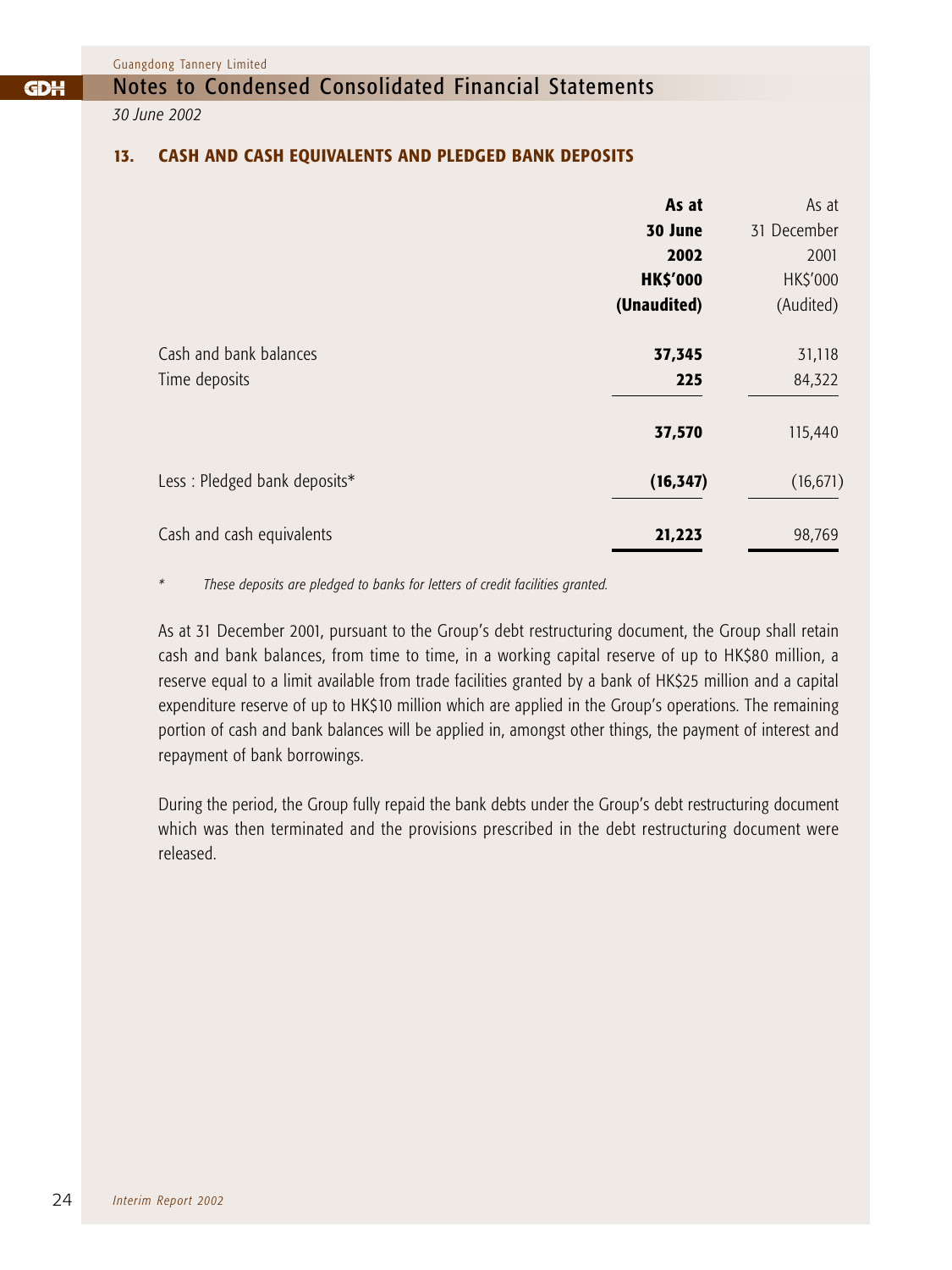Notes to Condensed Consolidated Financial Statements

*30 June 2002*

**GDH** 

### **14. TRADE AND BILLS PAYABLES**

The ageing analysis of the Group's trade and bills payables at the balance sheet date was as follows:

|                                           | As at           | As at           |
|-------------------------------------------|-----------------|-----------------|
|                                           | 30 June         | 31 December     |
|                                           | 2002            | 2001            |
|                                           | <b>HK\$'000</b> | <b>HK\$'000</b> |
|                                           | (Unaudited)     | (Audited)       |
| Within 3 months                           |                 |                 |
|                                           | 85,394          | 15,841          |
| More than 3 months and less than 6 months | 706             | 2,202           |
| More than 6 months and less than 1 year   | 2,117           | 207             |
| More than 1 year                          | 407             | 216             |
|                                           | 88,624          | 18,466          |

#### **15. DUE TO A MINORITY SHAREHOLDER OF A SUBSIDIARY**

The amount due to a minority shareholder of a subsidiary is unsecured, interest-free and has no fixed terms of repayment.

#### **16. LOANS FROM THE IMMEDIATE HOLDING COMPANY**

The loans from the immediate holding company are unsecured, bear interest at 3.8% per annum and are repayable in November 2002.

### **17. LOANS FROM FELLOW SUBSIDIARIES**

The loans represent two unsecured loans of RMB8 million and RMB12 million from Shenzhen Guangdong Hotel Enterprise Ltd. and Yue Hai Hotel, Zhuhai, fellow subsidiaries of the Company, through entrusted loan agreements, which are repayable in September 2002 and January 2003, respectively. These loans from fellow subsidiaries bear interest at 4.2% per annum.

#### **18. SHARE CAPITAL**

There were no changes to the carrying amount or the number of ordinary shares in issue during the six months ended 30 June 2001 and 2002.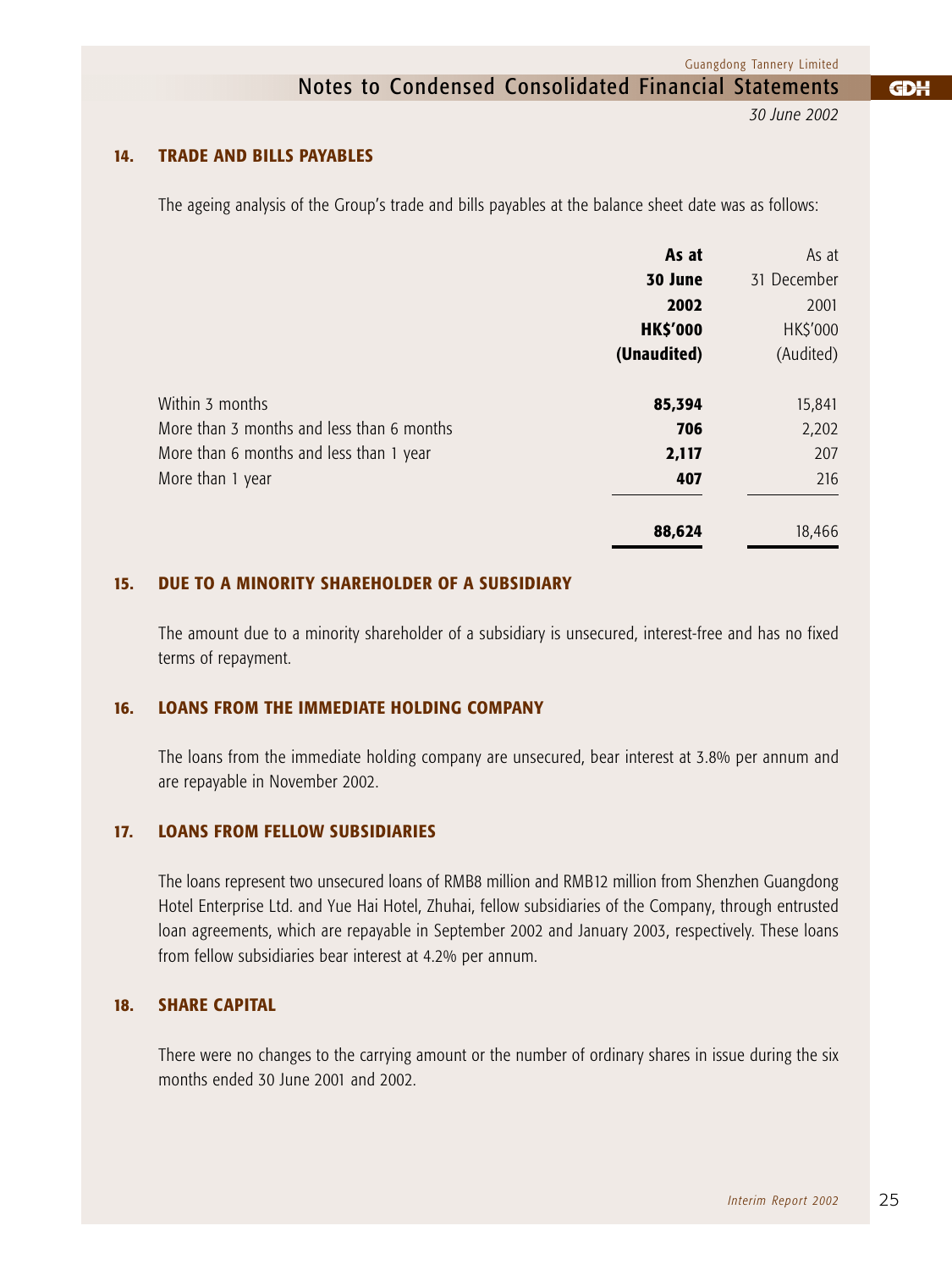#### Notes to Condensed Consolidated Financial Statements **GDH**

*30 June 2002*

#### **19. OPERATING LEASE ARRANGEMENTS**

#### **(a) As lessor**

The Group leases its investment properties under operating lease arrangements, with leases negotiated for terms ranging from 1 to 3 years. The terms of the leases generally also require the tenants to pay security deposits and provide for periodic rental adjustments according to the then prevailing market conditions.

As at 30 June 2002, the Group had total future minimum lease receivables under non-cancellable operating leases with their tenants falling due as follows:

|                                         | As at           | As at       |
|-----------------------------------------|-----------------|-------------|
|                                         | 30 June         | 31 December |
|                                         | 2002            | 2001        |
|                                         | <b>HK\$'000</b> | HK\$'000    |
|                                         | (Unaudited)     | (Audited)   |
| Within one year                         | 1,420           | 1,613       |
| In the second to fifth years, inclusive | 616             | 960         |
|                                         | 2,036           | 2,573       |
|                                         |                 |             |

#### **(b) As lessee**

The Group lease certain of their office properties and retail units under operating lease arrangements. Leases for properties and retail units are negotiated for terms ranging from 1 to 2 years, whereby certain leases for retail units are calculated at the higher of certain percentage of the monthly sale or monthly minimum lease payment. The contingent rent payments are the portion exceeding the minimum lease payment.

As at 30 June 2002, the Group had total future minimum lease payments under non-cancellable operating leases falling due as follows:

|                                         | As at           | As at       |
|-----------------------------------------|-----------------|-------------|
|                                         | 30 June         | 31 December |
|                                         | 2002            | 2001        |
|                                         | <b>HK\$'000</b> | HK\$'000    |
|                                         | (Unaudited)     | (Audited)   |
| Within one year                         | 5,298           | 5,285       |
| In the second to fifth years, inclusive | 1,735           | 1,352       |
|                                         | 7,033           | 6,637       |

As at 30 June 2002, the Group did not have any future minimum sublease payment expected to be recorded under non-cancellable sublease (as at 31 December 2001: HK\$287,000).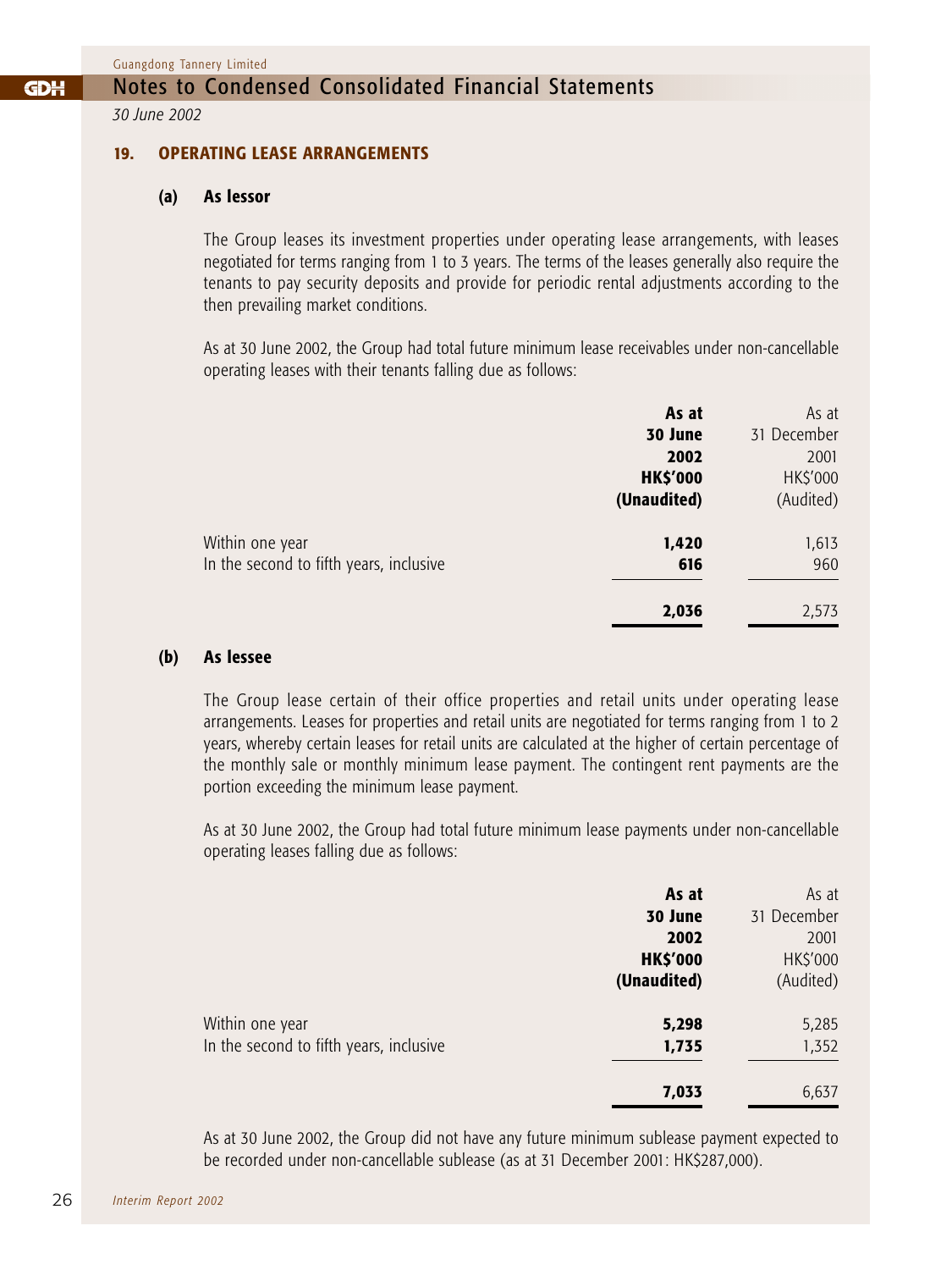*30 June 2002*

**GDH** 

#### **20. COMMITMENTS**

- (a) As at 30 June 2002, the Group did not have any outstanding contracted capital commitments in respect of property, plant and equipment (as at 31 December 2001: HK\$259,000).
- (b) As at 30 June 2002, the Group had commitments to make annual fee payments of HK\$808,000 (as at 31 December 2001: HK\$808,000) to its joint venture partners in Mainland China in the following year.

#### **21. CONTINGENT LIABILITIES**

(a) Guangdong Enterprises (North America) Fur Holdings Limited ("GDNA") and Harbour Hill International Limited (the "Plaintiffs"), wholly-owned subsidiaries of the Company, commenced an action in the Southern District of New York against a company called Hennessy International Group, Inc. ("HIGI") and its owners/controllers (the "Defendants"). HIGI is one-third held by GDNA and is an associate of the Group. The Plaintiffs are attempting to recover from the Defendants approximately US\$2.25 million in financing that the Plaintiffs provided to HIGI. The Defendants have counterclaimed for US\$2 million amount, claiming that the Plaintiffs wrongly terminated HIGI's financing. Both the Plaintiffs and the Defendants are moving for summary judgement, which motions were fully submitted to the court by 8 March 2002. The Plaintiffs requested a sum of US\$0.5 million for settlement in the progress of summary judgement, but it was rejected by the Defendants. In consequence, a trial will be convened on 14 August 2002.

The directors, based on legal advice, do not believe there is a strong reason for any claim brought against the Group. Accordingly, no provision was made in respect thereof as at 30 June 2002.

(b) Following the change in senior management of the Company in June 2002, it was discovered that certain former executives (the "Former Executives") of Nanhai Tannery & Leather Products Co Ltd. ("Nanhai Tannery") (some of whom were also former directors of the Company) had been involved in certain irregularities. Nanhai Tannery is a wholly owned subsidiary of the Company and is a sino-foreign cooperative joint venture company established in Nanhai, the People's Republic of China (the "PRC").

Upon discovery of the irregularities, an internal audit team of the Company's holding companies, working with the new management, conducted a preliminary investigation of the irregularities. The investigation revealed that the Former Executives apparently operated a business in parallel to the operations of Nanhai Tannery (the "Parallel Operation") for their own personal gain.

The incident has been reported by the Company to the relevant PRC authorities who have detained the Former Executives in the Nanhai Municipality and seized the relevant documents related to the Parallel Operation for investigations. The Company has also instructed its auditors and the PRC lawyers to carry out special investigations with a view to ascertaining the effects of the Parallel Operation on the business of Nanhai Tannery and to advise management of the Group's possible recourse against the Former Executives.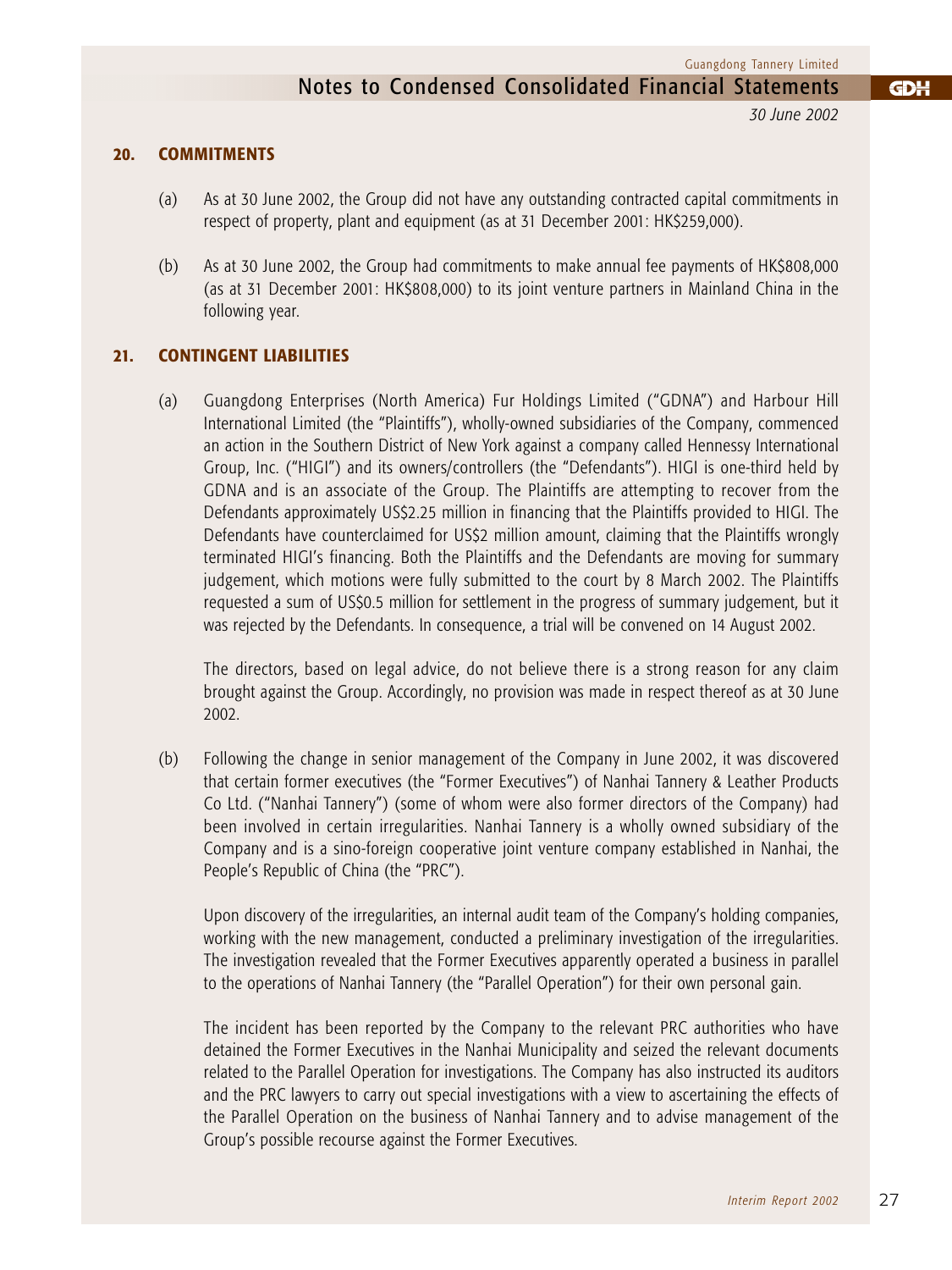# Notes to Condensed Consolidated Financial Statements

*30 June 2002*

#### **21. CONTINGENT LIABILITIES** *(Cont'd)*

(b) *(Cont'd)*

Based on the findings of the auditors and the advice of the PRC lawyers, the directors of the Company are of the opinion that the Parallel Operation should not be incorporated in the financial statements of the Group. However, the Parallel Operation appeared to have involved various irregularities in their transactions under the applicable PRC laws and regulations.

As the investigations of the PRC authorities are still ongoing, it is not possible to ascertain with certainty the consequential actions that may be taken by the PRC authorities for the aforesaid irregularities and the existence or otherwise of any penalties and claims. As of the date of this report, no provision has been made in the financial statements for such contingencies.

#### **22. PLEDGED OF ASSETS**

As at 30 June 2002, certain of the Group's leasehold land and buildings and bank deposits with a total net book value of HK\$104,347,000 (as at 31 December 2001: HK\$31,162,000) were pledged to secure general banking facilities granted to the Group.

Included in the above net book value of the pledged assets in an amount of HK\$88,000,000 (as at 31 December 2001: HK\$4,581,000) related to pledged leasehold land and buildings.

#### **23. RELATED PARTY TRANSACTIONS**

The Group had the following significant related party transactions during the period:

|                                                      | For the six months<br>ended 30 June |                                        |                                        |
|------------------------------------------------------|-------------------------------------|----------------------------------------|----------------------------------------|
|                                                      | <b>Notes</b>                        | 2002<br><b>HK\$'000</b><br>(Unaudited) | 2001<br><b>HK\$'000</b><br>(Unaudited) |
| Annual fees paid to PRC joint venture partners       | (a)                                 | 404                                    | 5,252                                  |
| Interest on loans from the immediate holding company | (b)                                 | 565                                    |                                        |
| Interest on loans from fellow subsidiaries           | (b)                                 | 357                                    |                                        |
| Rental paid to a fellow subsidiary                   | $\left( 0 \right)$                  | 341                                    | 218                                    |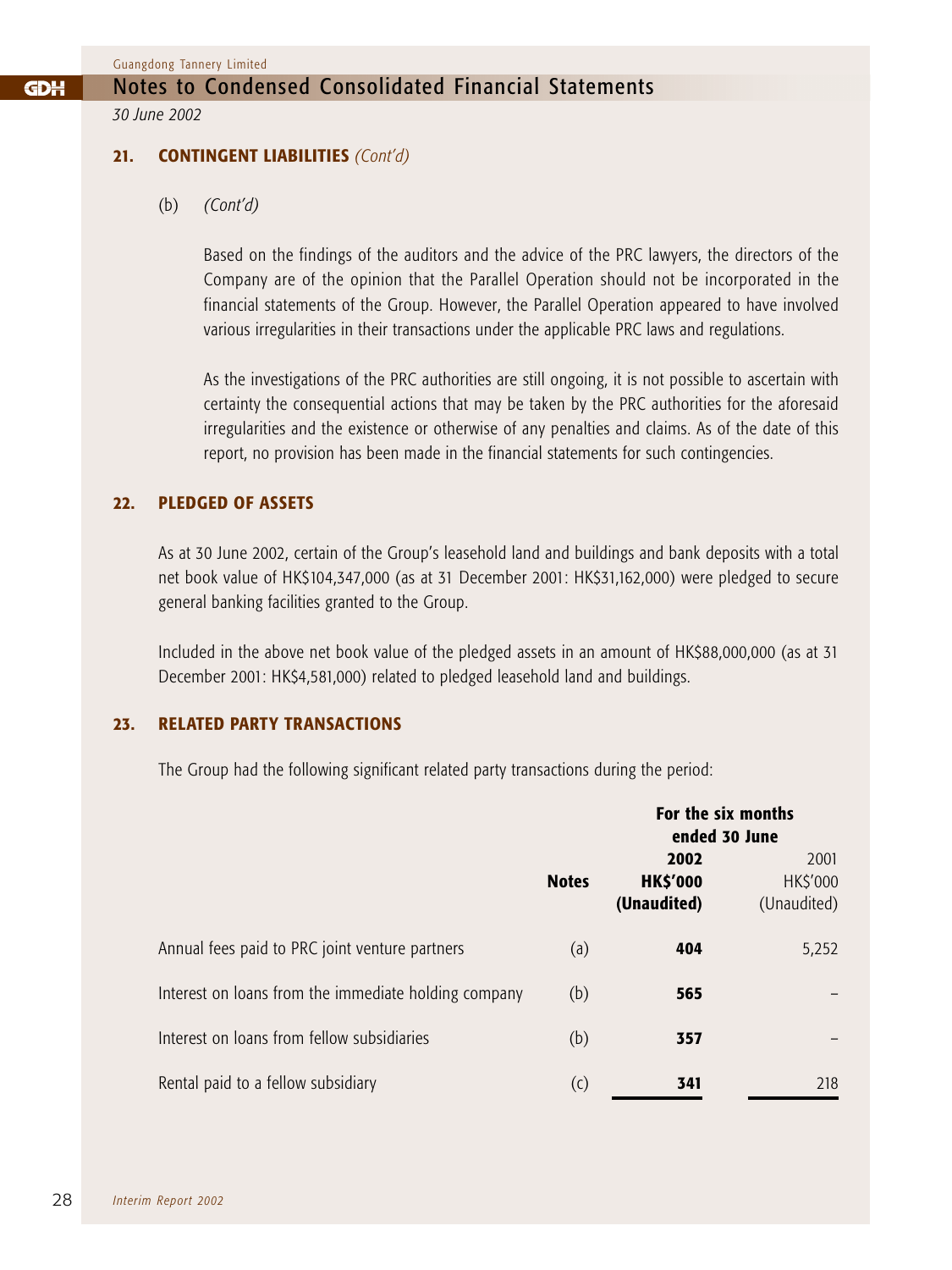Notes to Condensed Consolidated Financial Statements

*30 June 2002*

**GDH** 

#### **23. RELATED PARTY TRANSACTIONS** *(Cont'd)*

*Notes:*

- (a) The annual fees paid to PRC joint venture partners are in accordance with the respective sino-foreign co-operative joint venture agreements. Balances with PRC joint venture partners are set out in note 11 to the condensed consolidated financial statements.
- (b) Details of the interest on loans from the Company's immediate holding company and fellow subsidiaries are set out in notes 16 and 17, respectively, to the condensed consolidated financial statements.
- (c) Rental is charged by a fellow subsidiary at approximately HK\$73,000 per month in accordance with the terms of a rental agreement between the Company and a fellow subsidiary.

In addition to the above, as at 30 June 2002, the Group had a bank loan of HK\$25,500,000 which is secured by certain amount of debt securities held by an intermediate holding company of the Company at nil consideration.

#### **24. POST BALANCE SHEET EVENTS**

Significant post balance sheet events in respect of Nanhai Tannery's exposure to claims, if any, from the PRC authorities and the Group's discontinuing leather ware products manufacture and distribution business have been set out in notes 21 and 4, respectively, to the condensed consolidated financial statements.

#### **25. APPROVAL OF THE INTERIM FINANCIAL STATEMENTS**

These condensed interim financial statements were approved and authorised for issue by the board of directors on 5 August 2002.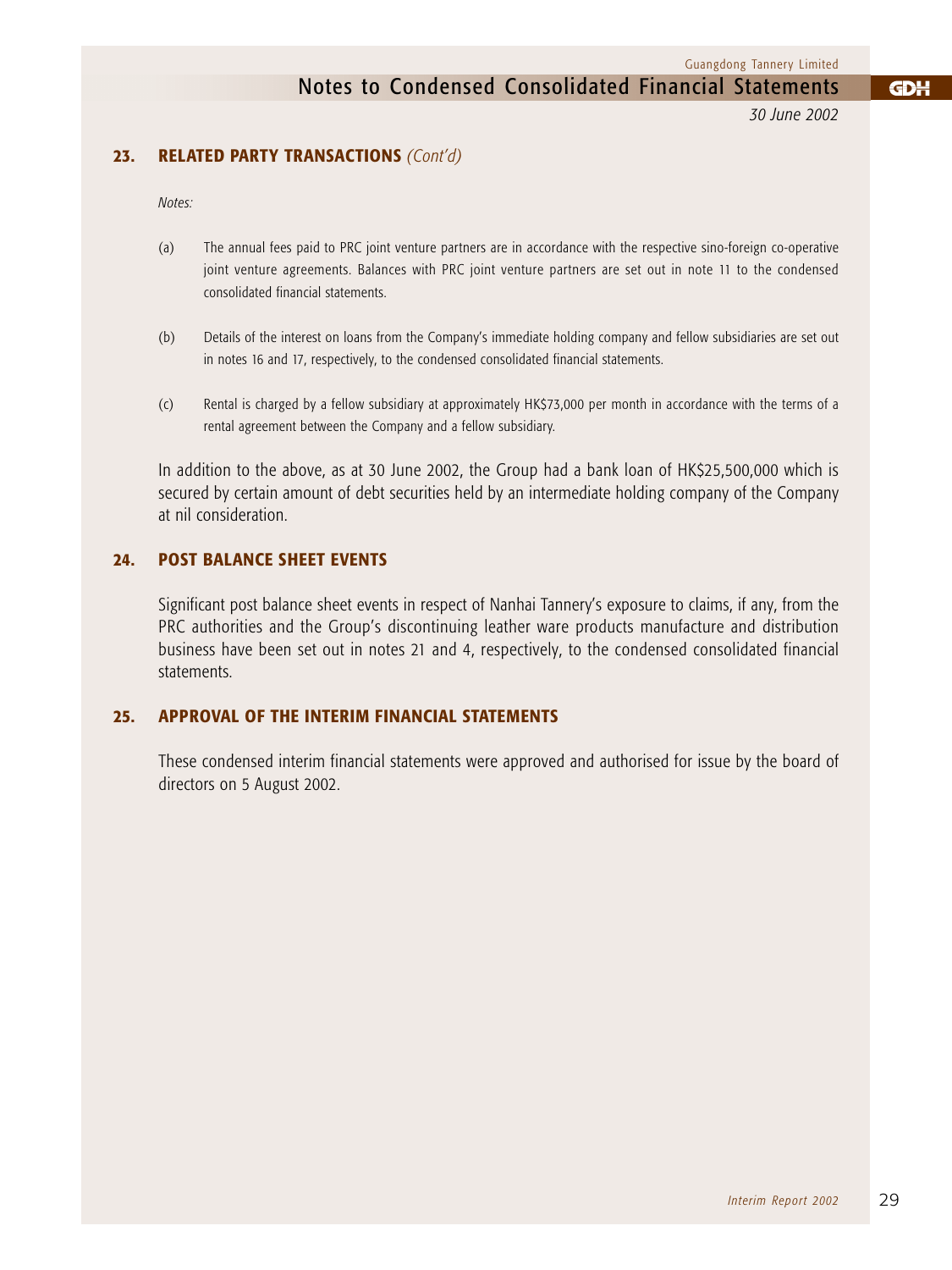#### Independent Auditors' Review Report GDH

#### **To the Board of Directors Guangdong Tannery Limited**

#### **Introduction**

We have been instructed by the Company to review the interim financial report set out on pages 7 to 29.

#### **Directors' responsibilities**

The Rules Governing the Listing of Securities on the Stock Exchange of Hong Kong Limited require the preparation of an interim financial report to be in compliance with SSAP 25 "Interim financial reporting" issued by the Hong Kong Society of Accountants and the relevant provisions thereof. The interim financial report is the responsibility of, and has been approved by, the directors.

#### **Review work performed**

We conducted our review in accordance with SAS 700 "Engagements to review interim financial reports" issued by the Hong Kong Society of Accountants. A review consists principally of making enquiries of management and applying analytical procedures to the interim financial report and based thereon, assessing whether the accounting policies and presentation have been consistently applied unless otherwise disclosed. A review excludes audit procedures such as tests of controls and verification of assets, liabilities and transactions. It is substantially less in scope than an audit and therefore provides a lower level of assurance than an audit. Accordingly we do not express an audit opinion on the interim financial report.

#### **Fundamental uncertainty – Contingent liabilities**

In arriving at our review conclusion, we have considered the adequacy of the disclosures made in the interim financial report concerning the PRC authorities' investigations in respect of the irregularities involving certain former executives of a subsidiary of the Company. As the investigations of the PRC authorities are still ongoing, it is not possible to ascertain with certainty the consequential actions that may be taken by the PRC authorities for the apparent breaches of certain PRC laws and regulations and the existence or otherwise of any penalties and claims as a result of the aforesaid irregularities. As of the date of this report, no provision has been made in the financial statements for such contingencies. We consider that appropriate disclosures have been made and our review conclusion is therefore not modified in this respect.

#### **Review conclusion**

On the basis of our review which does not constitute an audit, we are not aware of any material modifications that should be made to the interim financial report for the six months ended 30 June 2002.

**Ernst & Young** *Certified Public Accountants*

Hong Kong 5 August 2002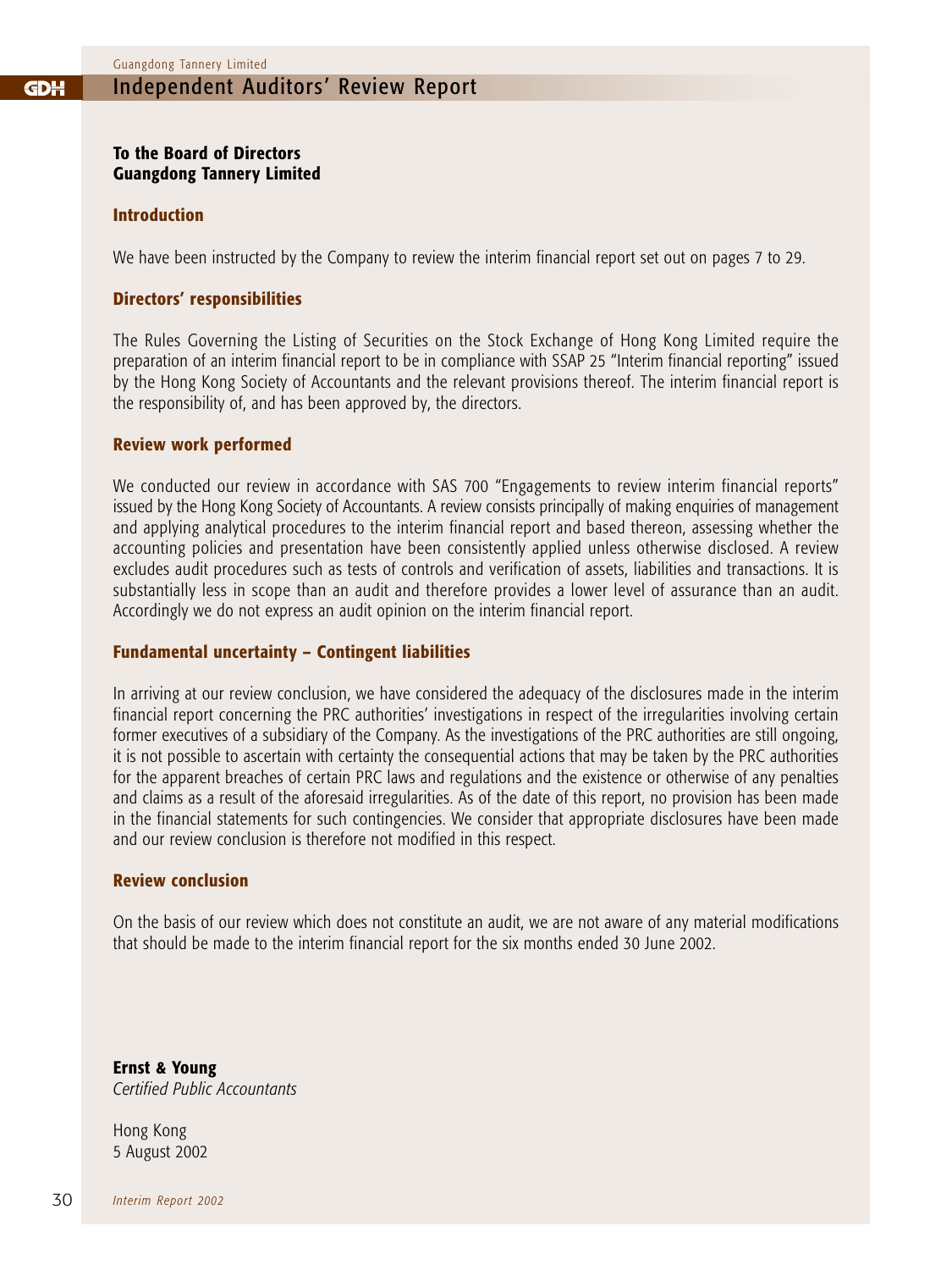| Guangdong Tannery Limited |            |
|---------------------------|------------|
| Directors' Interests      | <b>GDH</b> |
|                           |            |

As at 30 June 2002, the interests of the Directors of the Company in the equity or debt securities of the Company and its associated corporations recorded in the register maintained by the Company pursuant to Section 29 of the Securities (Disclosure of Interests) Ordinance ("SDI Ordinance") or as otherwise notified to the Company and The Stock Exchange of Hong Kong Limited (the "Hong Kong Stock Exchange") pursuant to the Model Code for Securities Transactions by Directors of Listed Companies under the Listing Rules were as follows:

### **(A) Guangdong Tannery Limited**

|     | <b>Name</b>                                              | <b>Number of Ordinary Shares</b><br>(Personal Interest) |
|-----|----------------------------------------------------------|---------------------------------------------------------|
|     | Cheng Hok Lai, James                                     | 500,000                                                 |
| (B) | <b>Guangdong Investment Limited</b>                      |                                                         |
|     | <b>Name</b>                                              | <b>Number of Ordinary Shares</b><br>(Personal Interest) |
|     | Zeng Haipeng<br>Ho Lam Lai Ping, Theresa<br>Lau Chi Sing | 894,000<br>250,000<br>400,000                           |
| (C) | <b>Guangdong Brewery Holdings Limited</b>                |                                                         |

|             | <b>Number of Ordinary Shares</b> |
|-------------|----------------------------------|
| <b>Name</b> | (Personal Interest)              |
|             |                                  |

Ho Lam Lai Ping, Theresa 80,000 and the same state of the same state of the same state of the same state of the same state of the same state of the same state of the same state of the same state of the same state of the sa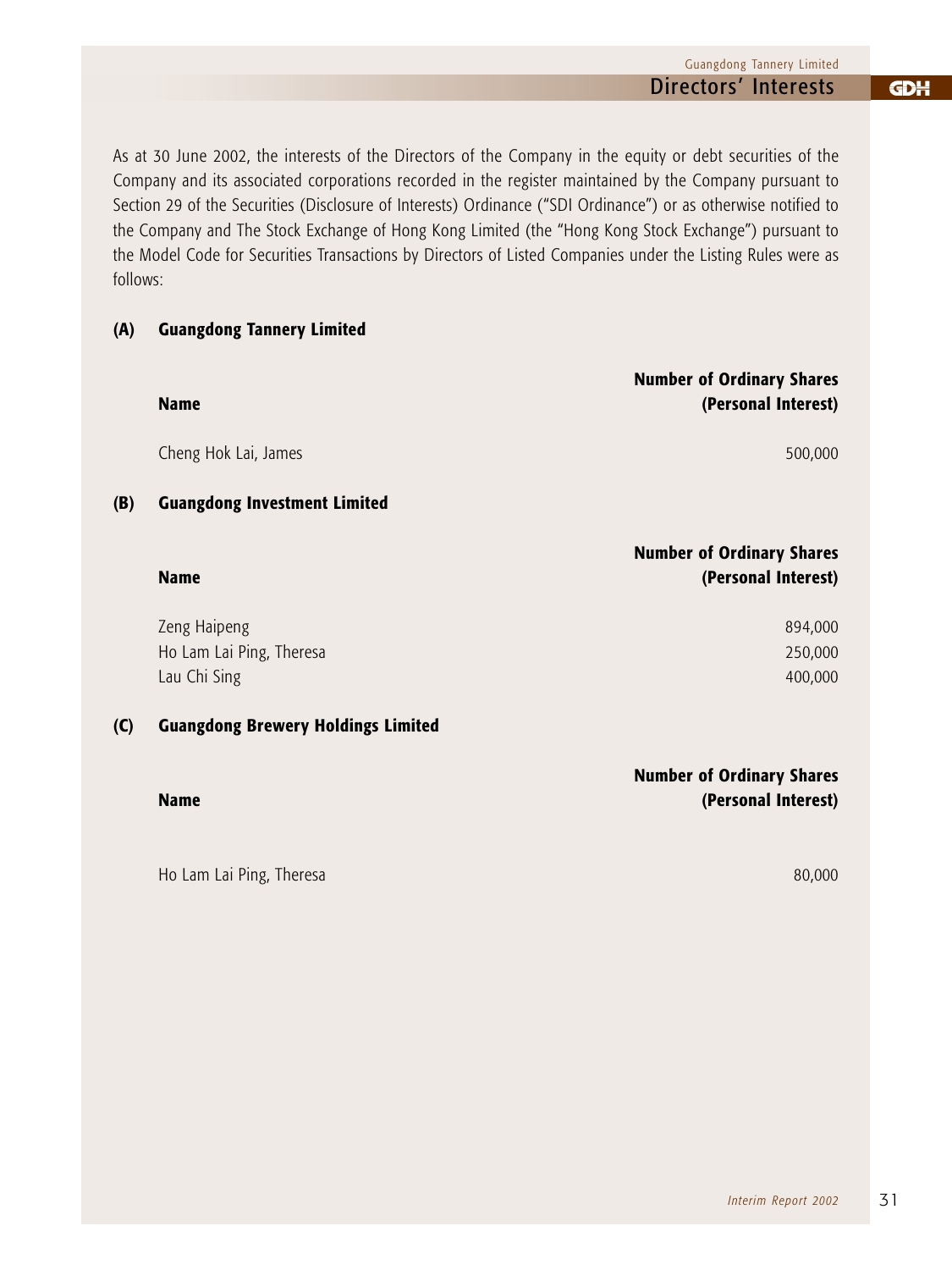As at 30 June 2002, the following Directors had interests recorded in the register kept under Section 29 of the SDI Ordinance being options granted under the existing share option scheme of Guangdong Investment Limited, to subscribe for shares in Guangdong Investment Limited.

#### **Guangdong Investment Limited**

|                             |                              |                                             |                |                                                         | <b>Price to</b>                     |                                |                   |
|-----------------------------|------------------------------|---------------------------------------------|----------------|---------------------------------------------------------|-------------------------------------|--------------------------------|-------------------|
|                             | No. of<br>options<br>held on | <b>Options granted</b><br>during the period |                | <b>Period during</b><br>which rights<br>are exercisable | be paid<br>per share<br>on exercise | No. of<br>options<br>exercised | No. of<br>options |
|                             |                              | <b>Date</b>                                 | <b>Options</b> | (dd/mm/yyyy)                                            | of options                          | during the                     | held on           |
|                             | 01/01/2002                   | granted                                     | granted        | (Note (1))                                              | $(HK\$                              | period                         | 30/06/2002        |
| Ho Lam Lai Ping,<br>Theresa | 500,000                      |                                             |                | 19/08/1998-                                             | 2.892                               |                                | 500,000           |
|                             | 1,200,000                    |                                             |                | 18/08/2003<br>11/02/2002-                               | 0.5312                              | $\overline{\phantom{0}}$       | 1,200,000         |
|                             | $\qquad \qquad -$            | 07/05/2002                                  | 1,200,000      | 10/02/2007<br>08/11/2002-<br>07/11/2007                 | 0.814                               |                                | 1,200,000         |
| Lau Chi Sing                | 400,000                      |                                             |                | 11/02/2002-<br>10/02/2007                               | 0.5312                              | 400,000                        |                   |
|                             | -                            | 07/05/2002                                  | 500,000        | 08/11/2002-<br>07/11/2007                               | 0.814                               |                                | 500,000           |

*Notes:*

- (1) If the last day of any option period is not a business day in Hong Kong, the option period expires at 5:01 p.m. on the business day preceding that day.
- (2) No consideration has been paid by any of the Directors for the options granted by Guangdong Investment Limited.
- (3) Mr. Lau Chi Sing ceased to be a director of the Company with effect from 1 August 2002.

Save as disclosed above, as at 30 June 2002, none of the Directors of the Company or their associates had any personal, family, corporate or other interests in the equity or debt securities of the Company or any of its associated corporations which were required to be notified to the Company and the Hong Kong Stock Exchange pursuant to section 28 of the SDI Ordinance, including interests which they were deemed or taken to have under Section 31 or Part I of the Schedule to that Ordinance, or which were required, pursuant to Section 29 of the SDI Ordinance, to be entered in the register referred to therein.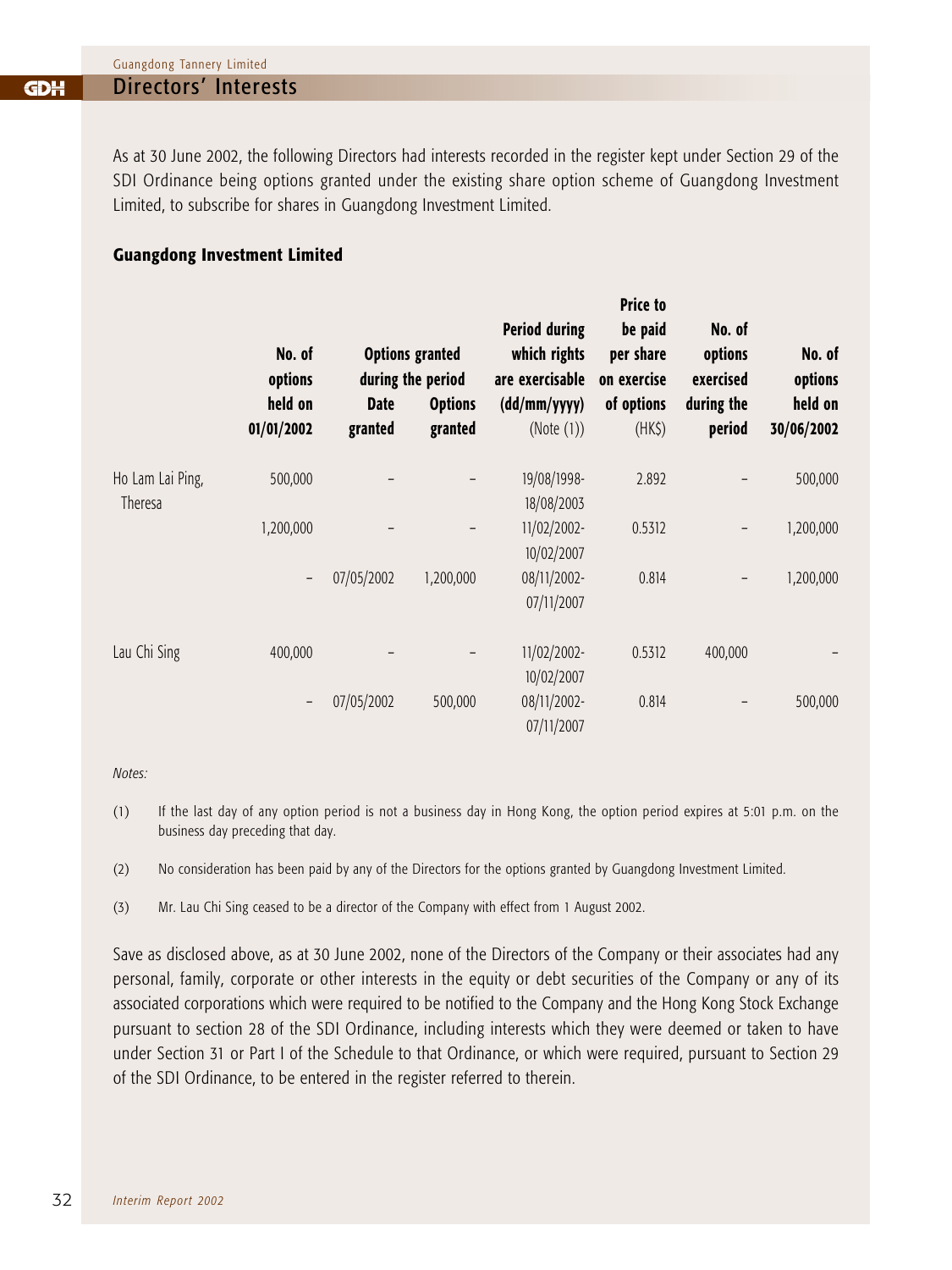**GDH** 

# Substantial Shareholders' Interests

Set out below are the names of all parties which were, directly or indirectly, interested in 10% or more of the nominal value of the share capital of the Company and the respective relevant numbers of shares in which they were and/or were deemed to be, interested as at 30 June 2002 as recorded in the register kept by the Company under Section 16(1) of the SDI Ordinance:

| <b>Names</b> |                                                           | No. of<br><b>Ordinary Shares</b> | Percentage of<br>the Company's<br><b>Share Capital</b> |  |
|--------------|-----------------------------------------------------------|----------------------------------|--------------------------------------------------------|--|
| (i)          | Guangdong Yue Gang Investment Holdings<br>Company Limited | 375,100,000                      | 71.56                                                  |  |
| (ii)         | <b>GDH</b> Limited                                        | 375,100,000                      | 71.56                                                  |  |
| (iii)        | Guangdong Investment Limited                              | 375,100,000                      | 71.56                                                  |  |

*Note:* For the avoidance of doubt and double counting, it should be noted that duplication occurs in respect of the above-stated shareholdings to the extent that the shareholdings stated against parties (iii) above are entirely duplicated and included in the shareholdings stated against party (ii) above; the shareholdings stated against parties (ii) above are entirely duplicated and included in the shareholdings stated against party (i) above. The abovenamed parties were deemed to be interested in the relevant shareholdings under the SDI Ordinance as at 30 June 2002.

Save as discussed above, no person, other than the Directors of the Company, whose interest are set out in the "Directors' Interests" above, had registered an interest in the share capital of the Company that was required to be recorded pursuant to Section 16(1) of the SDI Ordinance.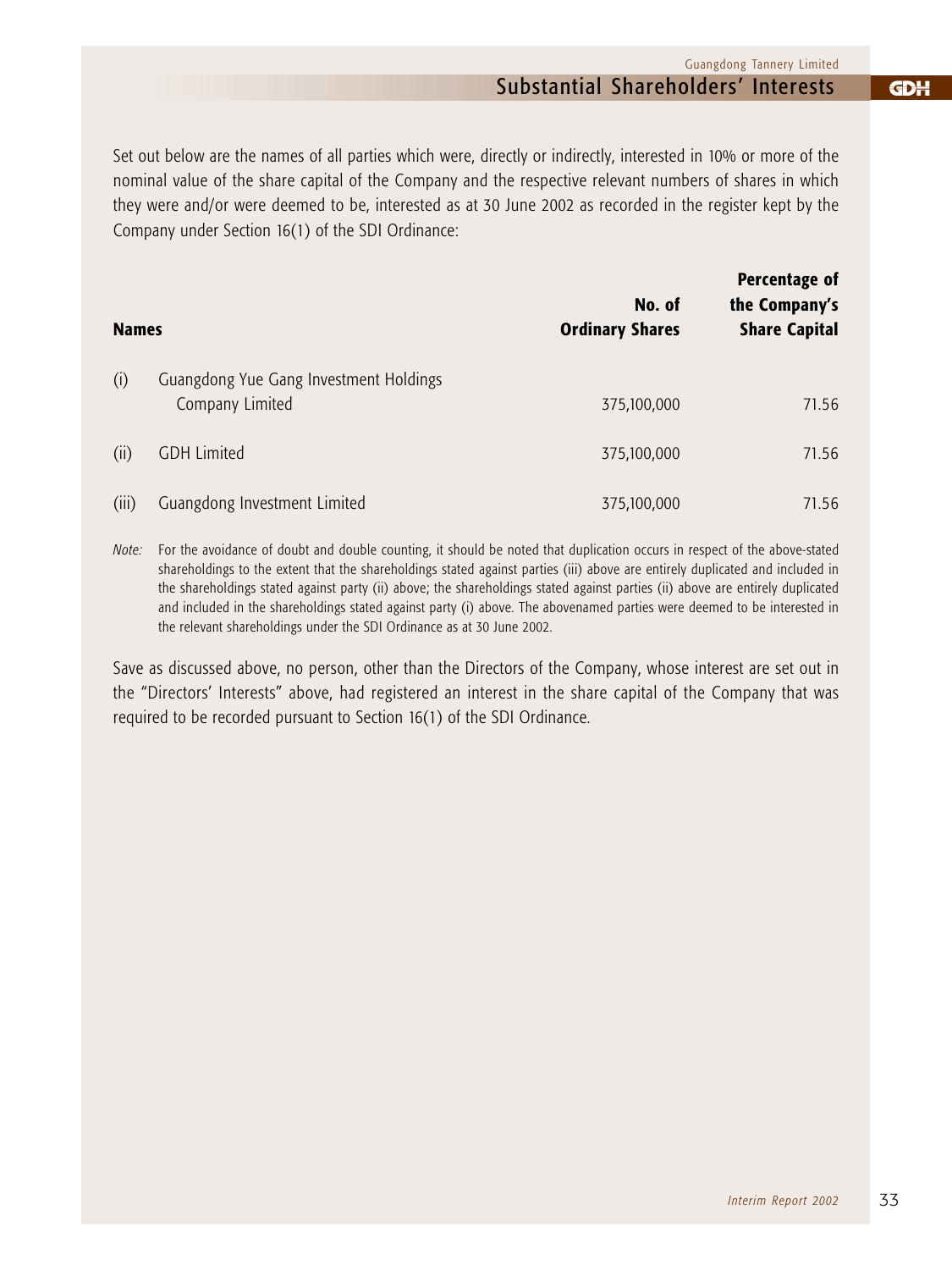The following share options were outstanding under the share option scheme of the Company during the period:

|                                       | Number of share options        |                                          |                          |          |                                                  |                                                  | <b>Exercise</b>                                     |
|---------------------------------------|--------------------------------|------------------------------------------|--------------------------|----------|--------------------------------------------------|--------------------------------------------------|-----------------------------------------------------|
| Name or<br>category of<br>participant | At 1<br><b>January</b><br>2002 | <b>Cancelled</b><br>during<br>the period | At 30<br>June<br>2002    |          | Date of grant<br>of share<br>options<br>(Note 3) | <b>Exercise</b><br>period of<br>share<br>options | price of<br>share<br>options<br>(Note $4$ )<br>HK\$ |
| <b>Directors</b>                      |                                |                                          |                          |          |                                                  |                                                  |                                                     |
| Poon Kin                              | 500,000                        | (500,000)                                | $\qquad \qquad -$        | (Note 1) | 15/01/1997                                       | 15/07/1997 -<br>14/01/2002                       | 1.3936                                              |
| <b>Other employees</b>                |                                |                                          |                          |          |                                                  |                                                  |                                                     |
| in aggregate                          | 3,900,000                      | (3,900,000)                              | $\overline{\phantom{a}}$ | (Note 1) | 15/01/1997                                       | 15/07/1997 -<br>14/01/2002                       | 1.3936                                              |
|                                       | 2,000,000                      | (2,000,000)                              | $\overline{\phantom{0}}$ | (Note 2) | 27/05/1997                                       | 27/11/1997 -<br>26/05/2002                       | 2.2240                                              |
|                                       | 5,900,000                      | (5,900,000)                              |                          |          |                                                  |                                                  |                                                     |
|                                       | 6,400,000                      | (6,400,000)                              |                          |          |                                                  |                                                  |                                                     |

*Notes:*

(1) The options were lapsed upon expiration on 14 January 2002.

(2) The options were lapsed upon expiration on 26 May 2002.

(3) The vesting period of the share options is from the date of the grant until the commencement of the exercise period.

(4) The exercise price of the share options is subject to adjustment in the case of rights or bonus issues, or other similar changes in the Company's share capital.

(5) No options were granted or exercised during the period.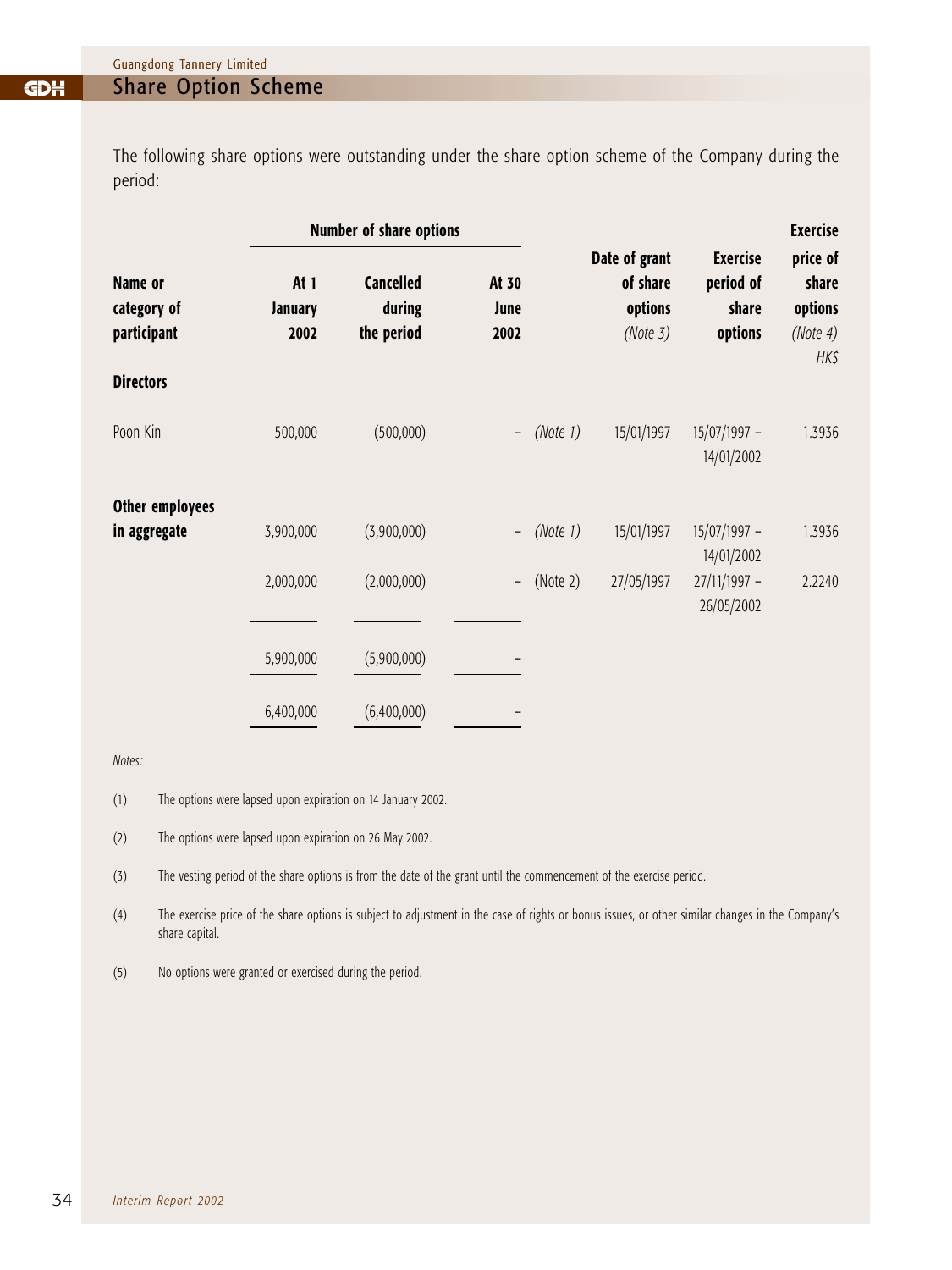### **CORPORATE GOVERNANCE**

Regular meetings have been held by the Audit Committee since its establishment and it shall meet at least twice each year to review and supervise the Group's financial reporting process and internal controls.

None of the Directors is aware of information that would reasonably indicate that the Company is not, or was not for any part of the accounting period covered by this interim report, in compliance with Appendix 14 to the Rules Governing the Listing of Securities on The Stock Exchange of Hong Kong Limited.

The Group's interim financial report for the six months ended 30 June 2002 has not been audited, but has been reviewed by the Company's auditor Messrs. Ernst & Young.

#### **PURCHASE, SALE OR REDEMPTION OF SHARES**

The Company has not redeemed any of its shares during the six months ended 30 June 2002. Neither the Company nor any of its subsidiaries has purchased or sold any of the Company's shares during the period.

> By Order of the Board **Xiong Guangyang** *Chairman*

Hong Kong, 5 August 2002